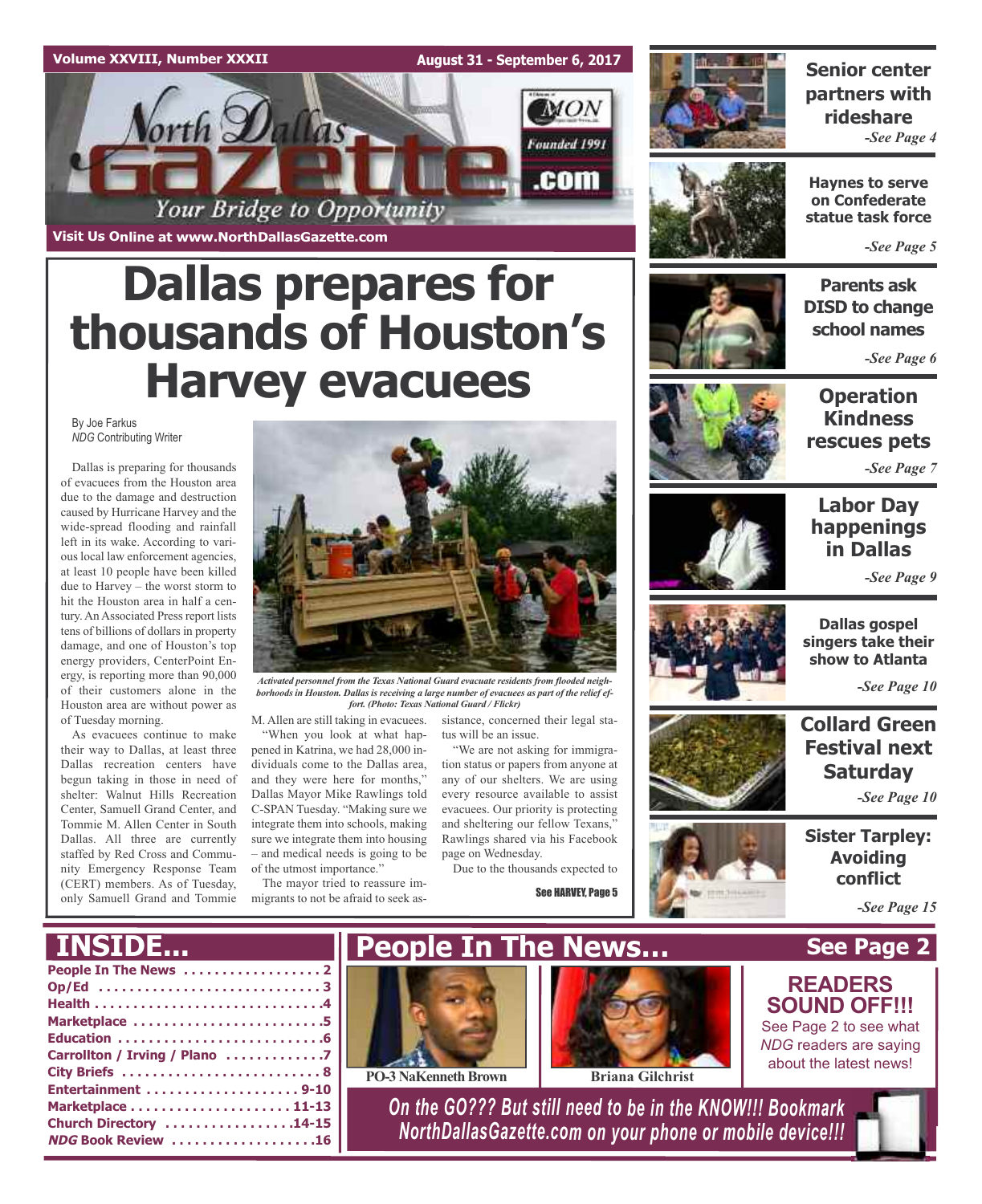#### **People in the News www.NorthDallasGazette.com**

### **PO-3 NaKenneth Brown**

By Lt. Charity Edgar Navy Office of Community Outreach

FORT MEADE, Maryland - A 2012 L. G. Pinkston High School graduate protects America from cyber threats as a member of U.S. Fleet Cyber Command.

U.S. Navy Petty Officer 3rd Class NaKenneth Brown is an information systems technician.

"When I decided to join the Navy, I read the descriptions of available jobs and I like computers so it made



sense to become an IT, said Brown, a Dallas native. Information technology advances at a staggering pace. Practically all major systems on ships, aircraft, submarines and unmanned vehicles are networked to

### **Briana Gilchrist**

(BlackNews.com) -- My college education isn't something I take for granted. Too many people family, teachers, mentors jumped through too many hoops so that I can be where I am today.

The old saying is true: "It takes a village." And my village made it possible for me to intern with the Eastern Region Community Banking president at Wells Fargo, study abroad in South Africa, gain experience in organizational leadership, and ultimately grad-



uate from Rutgers University with a double degree in Planning & Public Policy and Africana Studies. Coming from my village has also made me all too aware that not everybody has some degree. This includes most combat, communications, engineering and navigation systems. While connectivity provides the military with speed, agility and precision, it also opens numerous attack opportunities for adept cyber adversaries.

Brown plays a crucial role in defending against cyber threats in support of the command's mission to execute command and control over assigned forces in support of Navy or joint missions in cyber/networks, information operations, electronic warfare, cryptologic/signals intelligence and space. U.S. Fleet Cyber Command, through its oper-

these same opportunities. I can't recall my K-12

Charter School.

earlier, stay later, and wear

ational arm U.S. 10th Fleet, ensures Navy and Joint freedom of action and decision superiority while denying the same to our adversaries.

"The U.S. Navy's success in cyberspace is necessary for all missions that our nation expects us to be capable of carrying out including winning wars, deterring aggression and maintaining freedom of the seas," said Vice Adm. Mike Gilday, commander of FCC. "While The Navy continues to make great strides in maintaining its technological edge in the cyber domain, it is our Sailors and civilians who form the basis

uniforms. We begged our parents to transfer us back so we could be with our friends. After months of trying to convince my mother, she was still completely against it. But my friend Taylor, whose name has been changed to respect the family's privacy, had that wish granted and returned to our old school.

began seeing how our paths began to deviate. After eighth grade graduation I went on to the top magnet school in the city, while Taylor matriculated in a local high school. After of our success. Their drive and creativity are critical to winning in such a competitive environment."

Networks are under continuous threats of attack by a broad array of state actors, terrorist organizations, 'hacktivist' groups, organized crime and individual hackers. Motivations include personal gain, information theft, discrediting the United States, sabotage, political gain, denial or degradation of the Navy's access to cyberspace.

The future of U.S. maritime power depends on the Navy's ability to achieve their vision for cyberspace

high school I went off to college and Taylor went off to work. Fast-forward, six years later, and I am beginning my career in Washington, D.C. My childhood friend did not even make it to age 24 - from my understanding, Taylor passed away from a drug-related overdose.

As I write this story I am not attributing my friend  $\Box$ s life-and-death circumstances to the fact that we made different educational choices. Rather, I hope I am illustrating how a school that is intentional in its approach to investing in its

> Criminal Defense **• DWI / Suspended License • WARRANTS Removed ¥**

operations, which is based on careful consideration of the threats, trends, and challenges facing the Navy in cyberspace, according to Navy officials.

Brown said he is proud to serve at the forefront of technology innovation and cyber operations, helping to protect America from threats around the world.

"I think the Navy has set up a future for myself and helped me achieve my goals," said Brown. "I enlisted with my cousin, Petty Officer 2nd Class Jacoby Tutson, a logistics specialist. He said we should join the Navy. I'm glad we did."

students can make all the difference.

I cannot imagine where I would have been had I not had the support of MPTCS while I was in middle school. The people in my school became an integral part of my village: They did not let me fall through the cracks, they challenged me, they exposed me to new things, and they did not allow me to give up - no matter how difficult the road got. They valued me, saw the potential in me, and worked to invest in that potential. My school commu-

#### See GILCHRIST, Page 5

Family Cases **• Divorce / Annulment • Child Support / Paternity**

### **NDG Readers Sound Off...**

#### **Dallas ISD responds to concerns from Black contractors**

When comes to revenue, they promise you ten dollars and give you a dime. Been happening for years. Where is the justice.

> *-- David Moss via Facebook*

doesn't surprise me a bit - in fact I've been wondering wtf is going on in Dallas as I had known it to be a cesspool of racism for generations but the city's image doesn't project that at all. glad to see someone is speaking up about this



and urging action. it's especially galling that white males would put their businesses in their wife's name in order to qualify, having been an electrical apprentice years ago. I put up with incredible abuse and discrimination during that time and know how

entitled those contractors probably feel.

They aren't going to give an edge to a black man - if progress is going to come - it's going to have to be taken, either by legal means or otherwise.

*-- Linda Wasson via Facebook*

#### **Screening for Crown Heights** Seems intriguing *-- Earnestine Williams via Facebook*

Every injustice should be aired out to the world. I want to hear this story. *-- Tony L. Carr via Facebook*

**Black Men Cares**

**making a difference one school at a time** Hey great need more info. *-- James Turknett*

> **To share your opinion visit**

**• Custody Modification • 24 Hour Jail Release ¥ • Restraining Order • Occupational license, felonies • Protective Order • Protective Order • Name Change / Adoption • Misdeamenor/Felonies ¥ • Domestic Violence** <u>the contract of the contract of the contract of the contract of the contract of the contract of the contract of the contract of the contract of the contract of the contract of the contract of the contract of the contract </u> Easy Payment Plans Law Offices Of Vincent Ndu 14-63 *817-277-0196 (Metro) via Facbook* 2730 N. Stemmons Frwy, Suite 409 • Dallas, TX 75207 **Not Ce rtified by the Te x a s Boa rd of Lega l Spe c ia l i za tion NorthDallasGazette.com** ¥ If you qualify. \*Fees quoted above are minimum down payment needed to begin processing your case.

\$69\* DIVORCE

*2 | August 31 - September 6, 2017 | North Dallas Gazette*

*For the 411 in the community, go to www.northdallasgazette.com*

years in Newark, N.J., without including memories of a friend whose path often ran parallel to mine, and whose

ultimate divergence weighs heavy on the hearts of everyone in our community. In the fourth grade, we transferred together from a

local district elementary school to Marion P. Thomas I still remember how upset we were to leave our friends and transfer to this new charter school where we had to come to school In the seventh grade I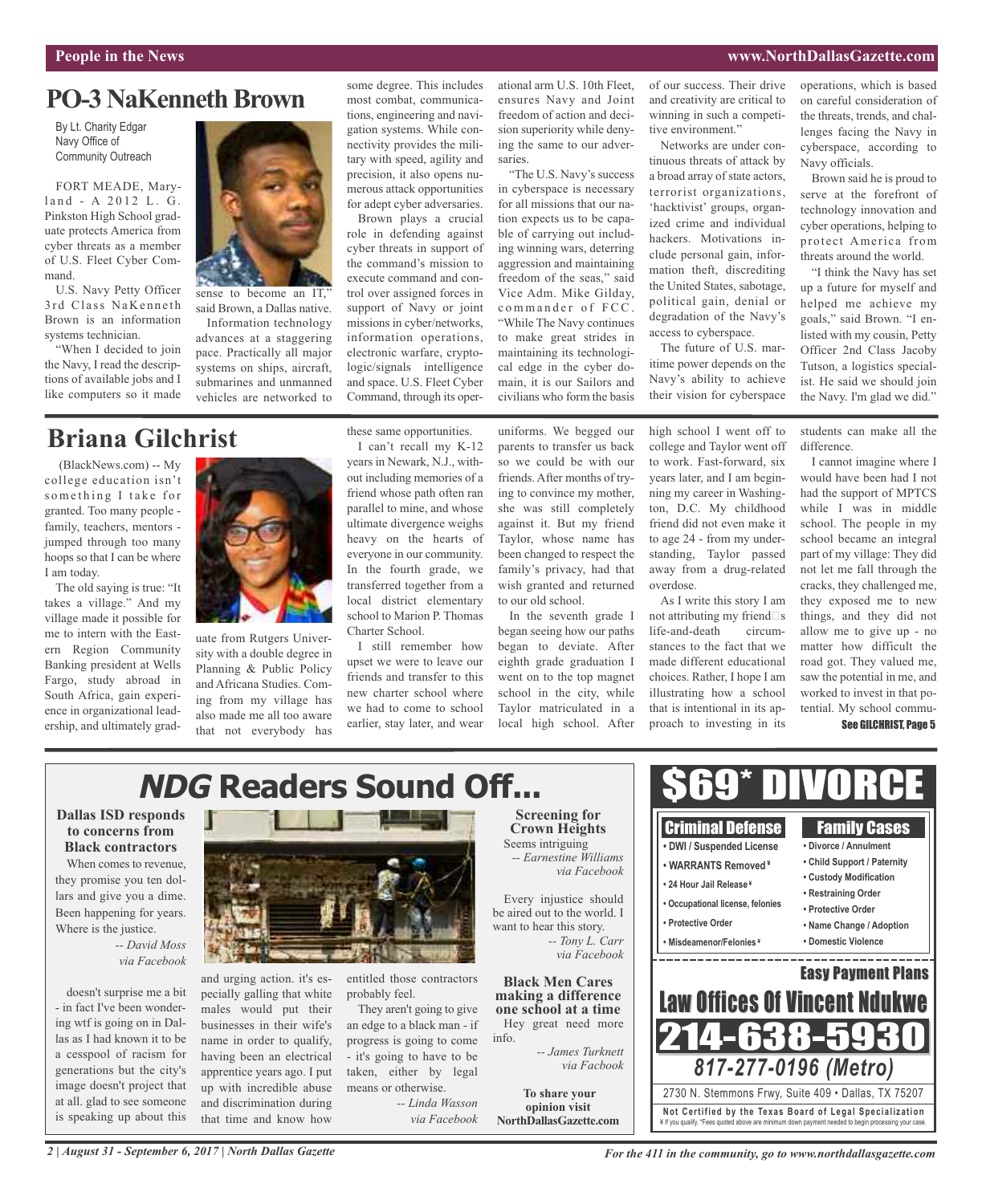#### **www.NorthDallasGazette.com Op-Ed**





### **A Way Forward for Black contractors in Dallas**

By Dr. J. Ester Davis *NDG* Special Contributor

One of the things that people are talking about is the Regional Black Contractors Association (RBCA).

In addition, one of the things that people are tweeting about is the RBCA's bold and beautiful Board of Directors, measuring their determination, growth and partnering every step of the way. From an inside look, the RBCA has clenched trust, fame, and respectability, with leading global corporations in tow. On board from infancy was a mentoring icon. H.J. Russell Construction is one of the largest black owned and most recognizable construction companies in America. H. J. Russell was a key player in building several renown structures including the Smithsonian National Museum of African American History and Culture inWashington, D.C. What makes these projects even more meaningful is that H. J. Russell employed black contractors to complete the mission.

The RBCA started with a dream, momentum and a strategic location, a truly intuitive move to an address on

By Dorothy Rowley *The Washington Informer* NNPA Member

WASHINGTON, D.C.— Thousands of people, including a cadre of faith leaders from the Reconciled Church Movement (RCM), that represents various faith-based communities, joined the Rev. Al Sharpton and members of his nonprofit National Action Network (NAN) in Washington, D.C. to rebuke President Donald Trump and recommit themselves to the fight for social and economic justice.

The longtime civil rights activist said the turnout of about 3,000 people, who participated in the Ministers March for Justice marked one of the largest-ever inMartin Luther King Blvd., so the world would be fully aware of 'who we are.' In *NDG's* recent cover story Black contractors addressed their concerns regarding contracting opportunities with Dallas ISD.

The RBCA board consist of a dedicated team of "Dallas makers" with a set goal to decrease crime, wipe out the high unemployment rate and stabilize the community. Being cognizant of the high percentage of black men incarcerated in the greatest nation on earth, most important on the radar was a way to put ex-offenders to work beyond a pilot program.

Once in a lifetime, you will possibly witness a mecca construction makeover of a major United States city. It is affectionately called many things. A historic opportunity, turning challenges into opportunities, keeping pace with the rapidly changing business climate, setting industry benchmarks, an era where you can literally 'bring your dreams.'But at the top-of-the list is coalition building with college interns on deck. Without inclusion and fair play there is definitely chaos personified.

Let's briefly share some of the coalition building. For the first time in history RBCA black engineers, and EJES, Inc., are building a freeway. Webber Construction, a strong supporter, and member, wholeheartedly joins the RBCA in their quest to hire black contractors and ex-offenders on the upcoming S.M. Wright US175 Freeway. Webber Construction has provided scholarships for youth in South Dallas and has set a high standard with other essential community programs.An alliance now co-exists with the black community and prime contractor through a Texas Live and Texas Ranger partnership on the new stadium.

Gerald Alley, principal with Con Real, a general contractor is honorably mentioned by the RBCA. Alley has personally raised the bar and the ability to hire, i.e., hauling, demolition and janitorial. Con Real has demonstrated the commitment of a higher calling and more general contractors will certainly start to emulate his style. To round out the coalition building by the RBCA, we mention Dallas ISD, where the previously incarcerated is already at work on construc-

tion sites, State Fair of Texas, Fort Worth SubCounty Courthouse and the massive International Inland Port, which is a story all by itself.

The RBCA has another side, that of giving back to the communities they work in. Their brand is part of the X-Offender Program in South Dallas partnering with the Community Development Project. Ask about individuals with felonies and the RBCA have answers to make you smile. This year they hosted the 14th Annual CLASSIC Golf Tournament. The home repair for senior citizens and disabled veterans is a high profile community act, especially for inner city residents. And with seniors living longer in their own homes, this act of kindness is near genius, because it is a pure promotion of RBCA'simage in addition to increasing public interest.

Follow the moves of the RBCA online (www.regional-bca.org) or drop by for a good cup of coffee.

Regional Black Contractors Association, can be reached at 2627 Martin Luther King, Jr. Blvd., in Dallas or by phone at 214- 565-8946.

### **Sharpton, clergy push for social activism**

terfaith gatherings in protest of racism in America.

"[Just] as [Martin Luther King Jr.] marched for 54 years ago, we are still marching for voting rights, health care, criminal justice reform and economic justice," said Sharpton, who marched Monday alongside the likes of Martin Luther King III.

Prior to the peaceful gathering, Sharpton had expressed disdain over how the Trump administration has sought to undo much of the progress of the country's civil rights era.

The nearly two-mile march, which began shortly after noon at the Martin Luther King, Jr. Memorial and stopped briefly for prayer outside the Trump Hotel before moving to the

Justice Department building, coincided with the 54th anniversary of the historic March on Washington for Jobs and Freedom and King's "I Have a Dream" speech.

Johnnie Green, senior pastor of Mt. Nebo Baptist Church in Harlem, New York, thanked Sharpton for organizing the march before taking shots at Trump and other GOP lawmakers.

"We're here today, because many of those who sit in the seat of power — the president, the Republican Congress and the Republican Senate—they've once again written us a bad check," Green said. "The check written to millions of Americans—Black, brown, Jewish, Muslim and many others—has come back

stamped with insufficient funds.'

Rev. Marshall Hatch, cochair for the Chicago-based Leaders Network, also gave a fiery speech, blasting Trump for what he said is an attempt to stop an investigation of "foreign meddling into our election."

He went on to say that neither Trump's recent pardon of former Arizona Sheriff Joe Arpaio nor his "threatening of nuclear war and rumor of war," via tweeted messages, pointed toward normalcy.

*The Washington Informer is a member publication of the National Newspaper Publishers Association. Learn more about becoming a member at www.nnpa.org.*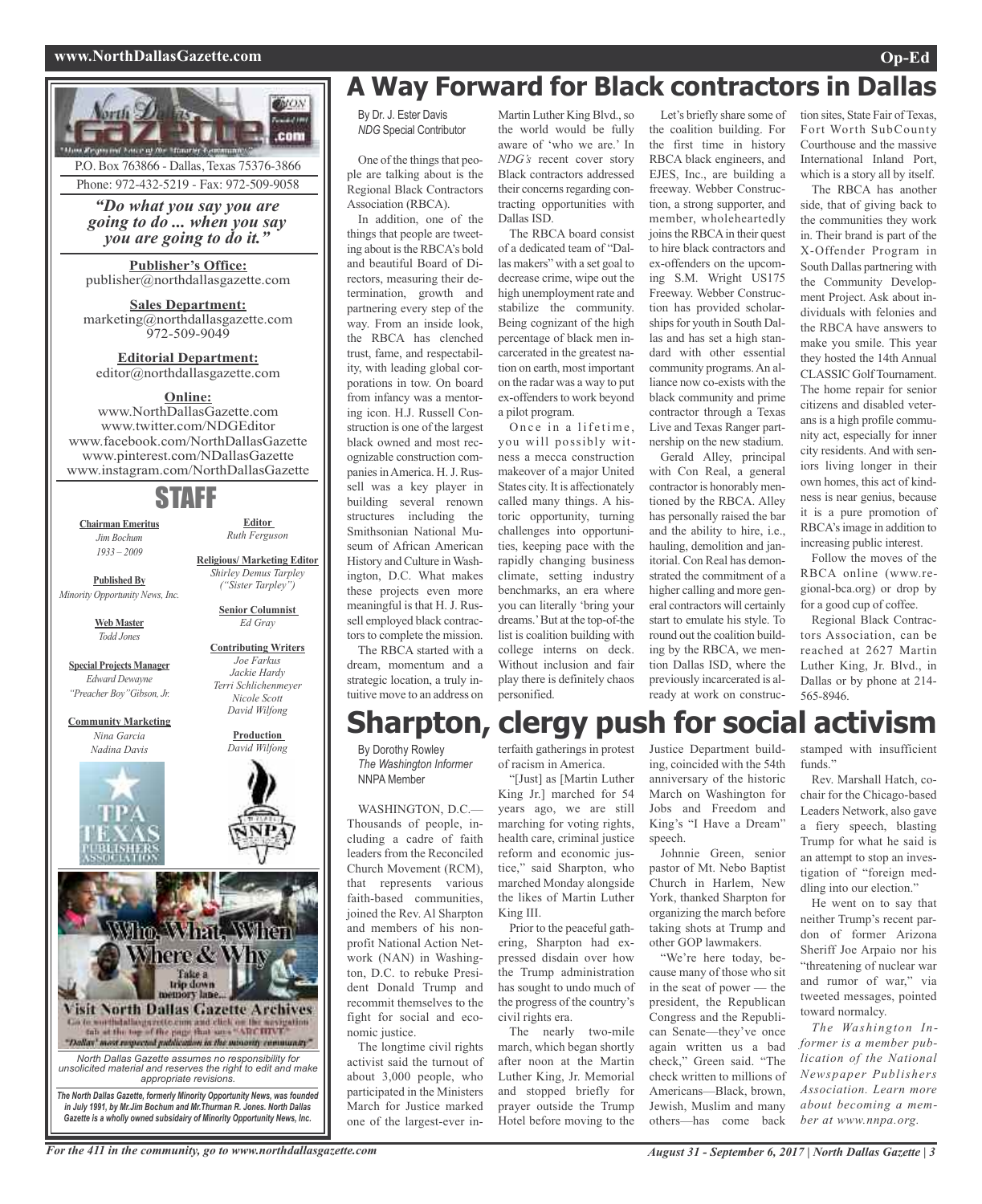#### **Health www.NorthDallasGazette.com**

## **Surpass Senior Living partners with ridesharing service**

For many seniors in America, preserving their independence is vital to living a full, active and healthy life. This includes the ability to visit friends and family, get to medical appointments, and attend cultural and religious events when they want or need to, without depending on others. Surpass Senior Living, owner and operator of eight senior living communities in the United States has entered into an innovative partnership with Envoy America, the national ridesharing service for seniors, to augment its transportation services and provide residents with more of the independence they desire.

"For many seniors, preserving their independence is vital to living a full, active and healthy life," said Sevy Gambs, vice president



of operation for Surpass Senior Living. "Because of this, using a ridesharing service like Envoy America is becoming less foreign to them, and they now see it as a way to enhance the quality of their lives on so many levels including promoting family, social and community engagement to sustain and grow a positive and healthy mental outlook. We are delighted to be among the first senior living com-

panies in the country to bring Envoy America to our communities."

Surpass Senior Living is piloting the Envoy America program at three communities, including Mariposa Point of Gilbert, in Gilbert, Arizona, Mariposa Point of Surprise, in Surprise, Arizona, and the Heritage at Twin Creeks in Allen, Texas.

Residents, their family members and caregivers Gilbert senior living com-

can utilize the safe, reliable, convenient and affordable transportation option at their convenience by simply requesting a ride through their in-house concierge staff. With resident safety a paramount priority at all Surpass Senior Living communities, Envoy America's unyielding emphasis on passenger safety through detailed driver background checks, zero tolerance policy, exceptional customer service, unparalleled driver training programs and more was critical to deciding to partner with the ridesharing service. Envoy America can also offer significant cost savings for residents with rates that are on average 25 percent less expensive than taxi or other ridesharing

For Andi Dice, a resident of the Mariposa Point of

services.

munity, the new partnership with Envoy America gives her more flexibility and freedom to take care of herself. "In the past, I've had to rely on more expensive and unreliable taxis to shuttle me to and from the grocery store or medical appointments," said Dice. "Using Envoy America will likely save me hundreds of dollars each year and the added independence of being able to get around town when I want or need to has made all the difference in how I plan my days."

America is to help seniors stay independent, healthy and socially active – all without getting behind the wheel of a car," said K. C. Kanaan, CEO of Envoy America. "Persons 65 years or older represent about one in every seven Americans — far too often this population can live in isolation and lack mobility and independence due to little or no transportation options. Our partnership with Surpass Senior Living is aimed at helping to improve the overall quality of care and lifestyle for their residents."





### **Can this new painkiller evade the flaws of opioids?**

Scientists have discovered what they say is a powerful pain reliever that acts on a previously unknown pain pathway.

The synthetic compound, known as UKH-1114, is as effective at relieving neuropathic pain in injured mice as a drug widely used for pain relief called gabapentin, but it works at a much lower dose, with longer duration of action.

Neuropathic pain, or chronic pain, arises from damage to nerves in the central nervous system. Among other things, it can result from chemotherapy, diabetes, and injuries to the brain or spinal cord.

If the researchers can demonstrate that the drug is safe, effective, and nonaddictive in humans — a process that typically takes years—the discovery could be instrumental in addressing one of today's biggest public health challenges: the opioid abuse epidemic.

Nearly a third of Americans suffer from chronic pain, yet the most effective pain relievers — opioids are addictive and often re-

quire increased dosing to maintain efficacy. According to the National Institute on Drug Abuse, about 2 million people in the US suffer from addiction to prescription opioid pain relievers. Alternatives to opioids have their own drawbacks—for example, gabapentin (sold as Neurontin) can cause cognitive impairment in certain individuals.

"This opens the door to having a new treatment for neuropathic pain that is not an opioid," says study coleader Stephen Martin, a professor and chair in chemistry at the University of Texas at Austin. "And that has huge implications."

The pain drug they found binds to a receptor on cells throughout the central nervous system called the sigma 2 receptor. Although it was discovered 25 years ago, scientists still did not know what sigma 2 did until now.

Theodore Price, associate professor of neuroscience at the University of Texas at Dallas and an expert on chronic pain, tested UKH-1114 on mice with nerve

damage and found that it alleviated pain as well as gabapentin did, but at a much lower dose (one-sixth as much) and was effective much longer (lasting for a couple of days, compared with 4 to 6 hours). This research is the first to demonstrate that the sigma 2 receptor may be a target for treating neuropathic pain.

Results appear in ACS Chemical Neuroscience. An earlier paper, published in the Proceedings of the National Academy of Sciences, describes the molecular cloning and identification of the sigma 2 receptor.

The researchers have filed patent applications on the new compound.

Much work remains to be done before UKH-1114 can enter the market. More studies are needed to demonstrate safety, efficacy, and oral bioavailability. In the meantime, the scientists are working to understand, on a fundamental level, how activating the sigma 2 receptor relieves neuropathic pain.

"We started out just working on fundamental chemistry in the lab," says study co-leader James Sahn, a research scientist in the UT Austin chemistry department. "But now we see the possibility that our discoveries could improve the quality of people's lives. That is very satisfying."

*Source: UT Austin*



8737 King George Dr., Dallas, TX 75235 Contact us at 214-540-6932 or leasing@transformanceusa.org www.fransformanceusa.org/eec

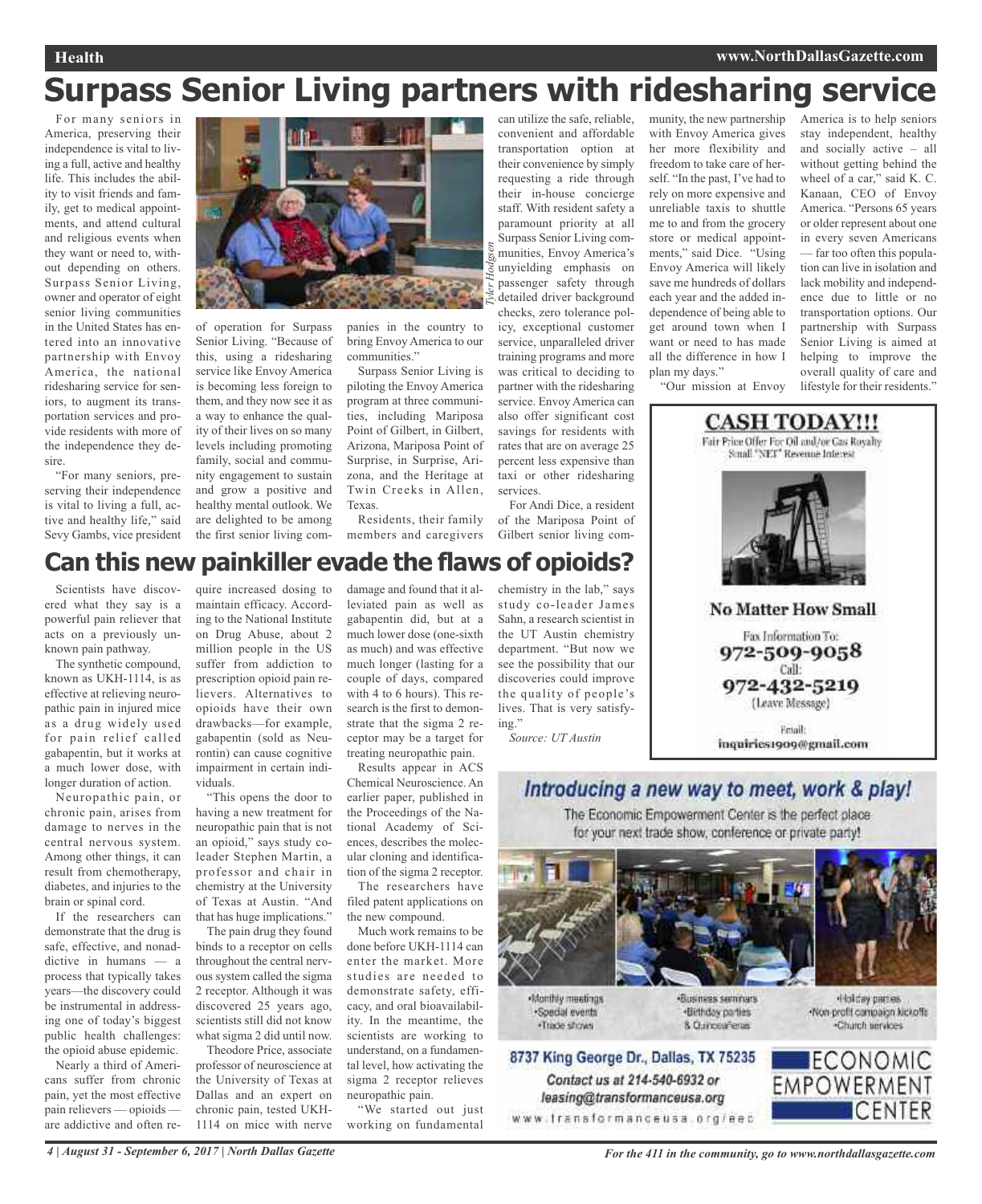### **Haynes appointed to task force on Confederate monuments**

By Ruth Ferguson *NDG* Editor

Dallas Mayor Mike Rawlings has announced via Facebook, the members of the Mayor's Task Force on Confederate Monuments. The group will be chaired by Frances Waters., J.D., of FCW Strategic Consulting and a former United Methodist pastor and church strategist. Ken Luce, of LD-WWgroup is listed as the Communication Advisor and Jennifer Scripps will serve as the city staff liaison for the task force.

The first public meeting is scheduled for Aug. 31 at 6 p.m. at the Dallas City Council chambers. It will be recorded and broadcast in the

same manner as the other public meetings.

**Task force Committee Members**

Dr. Frederick Haynes, Senior Pastor of Friendship-West Baptist Church was appointed to serve on the committee, who made news this week calling for a boycott of the NFL because of the fact Colin Kaepernick, former quarterback of the San Francisco 49ers. He appears to be blackballed by the league because of he kneeled in protest during the national anthem.

The task force list appears to include members of the business community, representatives from the historical community as well as art. Other members include:

• Buddy Apple, Attorney and Preservationist

• Jesse Hornbuckle, Photographer and Business owner

• Marilyn Mayse,Attorney • Rene Martinez, Education Consultant

• Norma Minnis, Mortgage Broker

• Sara Mokuria, Associate Director for Leadership Initiatives, the University of Texas at Dallas • Coy Murchison, Health

Care Administration Professional

• Maggie Murchison, Executive Committee, The University of Texas Chancellor's Council

• Dr. Glynn Newman, Professor, Eastfield College

• Terrance Perkins, execu-

tive Director, passage of Youth, Inc. and Pastor

• Coy Poitier, Dallas County Historical Commission

• Joli Robinson, Dallas Truth, Racial Healing & Transformation

• Arman Rupani, Managing Partner, Rupani & Matthew Group LLC • Larry Schoenbrun,Attor-

ney, Gardere Wyne Sewell LLP • Dr. Ervin Seamster, Jr.,

President, Southwestern Christian College and Pastor • Jo Trizila, President &

CEO, TrizCom Public Relations • Bravo Walker, Sculptor

• Bryce Weigand, Archi-

tect, Weigand Art & Architecture



*Dallas continues to mull the removal of monuments commemorating Confederate figures such as a statue of Gen. Robert E. Lee in Dallas' Lee park. (John / Flickr)*

### **GILCHRIST, continued from Page 2**

nity supported me from the time I entered their doors, and the community stayed with me even after I left those doors.

When I wanted to go to a boarding high school, the founding CEO and superintendent of MPTCS took her personal vehicle to drive me and my mother to Connecticut for the interview. When I was ready to apply for college, the staff at MPTCS was more instrumental in my success than my high school guidance counselors. When I expressed that I wanted to be a doctor, the CEO flew me out to New

Orleans to visit Xavier University, because she knew this school helped get the highest number of students of color into medical school.

I stayed there for the weekend, and she showed me what life would be like if I went to school there. Not only did my MPTCS CEO - whom I now consider my mentor - show me what college was going to be like, she showed me what life would be like outside of Newark. It was because of my school and my village that I could have these experiences, and these

new expectations for myself.

When I ultimately enrolled at Rutgers University for college, MPTCS still supported me: I was a recipient of the Marion P. Thomas Charter School Foundation Scholarship for every year of my undergraduate experience. This was a part of their Crayons to College initiative to help their scholars to and through college.

The scholarship came with more than just monetary support: My alma mater held me accountable, monitored my grades and extracurricular activities, and helped me maximize my college experience. They coached me through picking my major and understanding the real-world implications of choosing a major. They showed me different ways to buy or rent books, or how to exchange books with upperclassmen who had already taken the course. They helped me complete my financial aid documents, a process that was really confusing to me as a first-generation college student.

They showed me how to network and dress for interviews. They showed me that college was much more than just going to class. They helped me secure my

very first internship under the Eastern Region Community Banking president at Wells Fargo & Co.

And in 2016 when I graduated from Rutgers, they helped me find a job. It is because of my charter school that college became an expectation and a reality for me.

Motivation is what helped me complete school, and motivation is what I hope to impart to the next generation. So after I earned my bachelor's degree, I returned to MPTCS to give back to the village that gave so much to me, just like many of the other alumni. We volunteer at the school

annually to keep encouraging the students to apply to college. We help prepare them for the MPTCS Foundation Scholarship interview process. And we work with them along the way to make sure they have support as they continue through college. It's my small way of paying it forward in the village that has done so much to help me succeed.

*Briana Gilchrist is a graduate of Marion P. Thomas Charter School and Rutgers University. She is the press assistant at the National Alliance for Public Charter Schools.*

**HARVEY,** continued from Page <sup>1</sup>

arrive in Dallas over the next week, the Kay Bailey Hutchinson Convention Center's parking garage became a "mega shelter" Tuesday – able to house 5,000 individuals at one time. Some officials are concerned that simply won't be enough and are exploring other options, as upwards of 9,000 people are expected to arrive at the Convention Center this week.

"Right now, we're just focused on getting this cen-

ter opened, and then the state has asked us to start lining up other mega-centers. We may have as many as we had in Katrina again this year, and so we want to be prepared for those tens of thousands of people who come in," said Rawlings.

As the city prepares to welcome evacuees, various organizations in Dallas are doing their part to assist in the effort. The Perot Museum of Nature and Science near downtown Dallas is currently offering free admission to any family in Dallas due to the storm damage from now through September 30. All that is required take advantage of the Perot Museum's program is a photo ID and proof of residency proving one's residency in one of the counties affected by the storm.

#### **How you can help Hurricane Harvey** evacuees

There are also several ways Dallas residents can assist the effort to care for evacuees.

• The non-profit Trusted World is receiving donation items at their donation center

located at 15660 N. Dallas Parkway between the hours of 9 a.m. and 7 p.m. during the week. Items needed include baby food, wipes, and diapers, toiletries, feminine hygiene products, and nonperishable food.

• Dallas ISD is now receiving donations and accepting volunteers and is asking prospective donors and volunteers to contact Usamah Rodgers,Assistant Superintendent of Strategic Initiatives and External Relations, at 972-925-5477 or harveyvolunteers@dallasisd.org. Volunteers

are encouraged to first register online a t https://dallasisd.voly.org.

• The United Way of Dallas is accepting monetary donations at https://unitedwaydallas.org/harveyrelief/ and the Dallas Convention Center is accepting volunteer applications at https://www.voly.org/.

• For those looking to volunteer at the three recreation centers currently taking in evacuees, the City of Dallas is requesting people to contact 211 or the individual recreation centers themselves to find out what supplies are currently needed.

• The Humane Society of the United States Animal Rescue Team is accepting donations at humanesociety.org/harvey or by texting LOVE to 20222, to donate \$10 to its Disaster Relief Fund according to Dallas CultureMap. The SPCA has set up a temporary animal shelter near the Kay Bailey Hutchinson Convention Center so evacuees can relatively close to their pets. If you are interested in serving as a short-term foster family for any Houston pets, please visit www.spca.org/foster.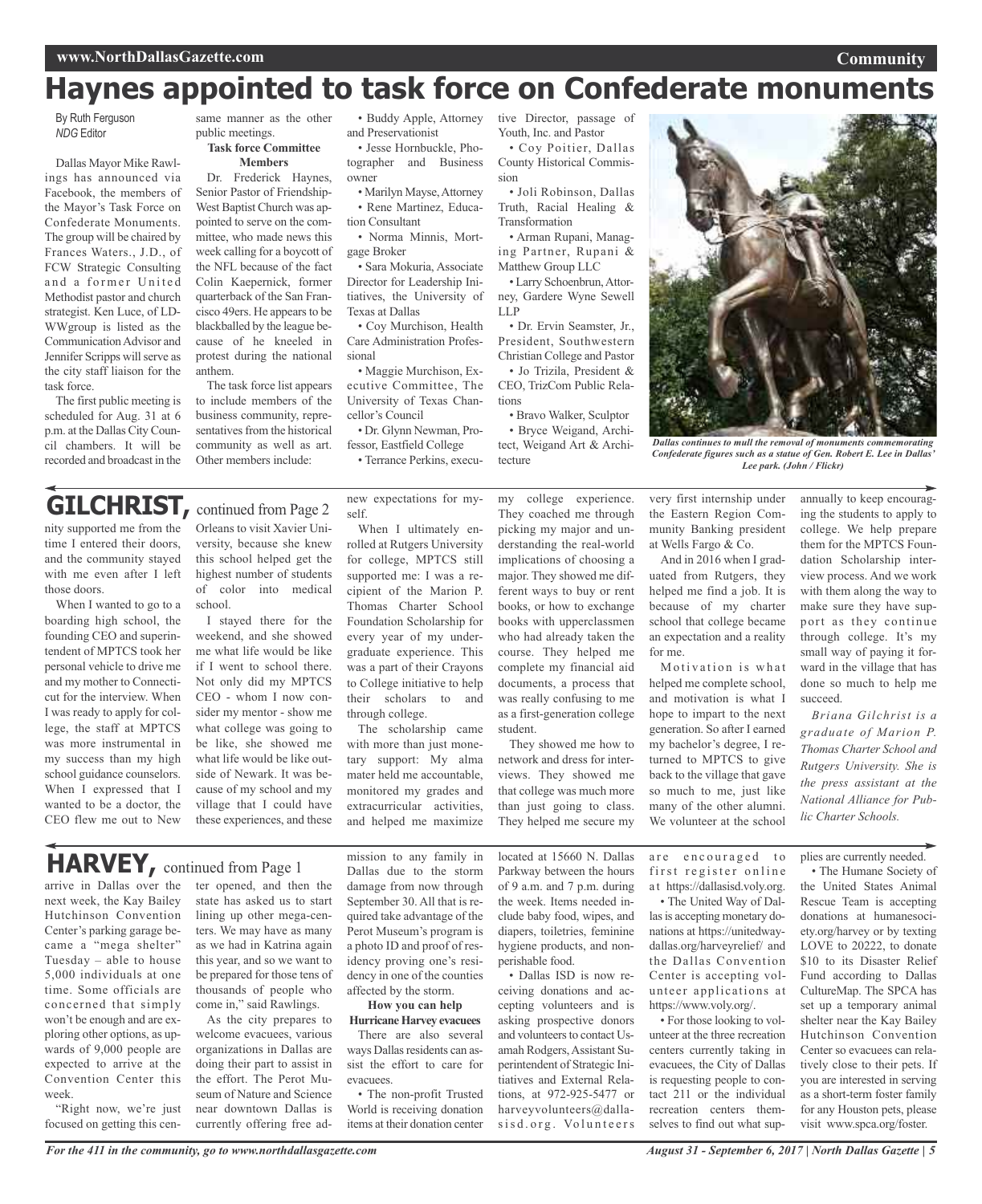### **Parents call for renaming Stonewall Jackson and Robert E. Lee elementaries**

By Joe Farkus *NDG* Special Contributor

The debate over what to do with schools named after Confederate leaders came to the forefront during the Aug. 24 Dallas ISD School Board Meeting. Five Dallas schools are currently named after Confederate figures with Robert E. Lee Elementary and Stonewall Jackson Elementary serving as the most notable.

Many of the parents in attendance on Thursday applauded District 5 Board



*Mary Parrish spoke at the Dallas ISD School Board Meeting on Aug. 24, pressing trustees to move forward quickly with renaming schools named in honor of Confederate heroes.*

Trustee Dr. Lew Blackburn for successfully getting the issue of renaming these schools on the agenda for next month's Dallas ISD Board Meeting. Blackburn has made his position clear on the issue: not only is he open to changing the name of schools that bear the names of Confederate leaders, but he is also open to changing the name of any school named after a former slave owner – that could include Thomas Jefferson High School.

"Kids have an amazing sense of justice," Dallas ISD parent Mike Koprowski told the trustees

Thursday evening. He went on to suggest that the schools in question were only named to "glorify and rebrand" the history of the Confederacy.

Dallas ISD high school teacher and parent of a Robert E. Lee Elementary student Adam Bazaldua echoed Koprowski's statement, suggesting the schools could be renamed after the 5 fallen police officers killed in last summer's deadly shooting downtown. To do so, Bazaldua recommended changing

the current procedure for renaming schools.

The current process requires schools to submit name change proposals by next April – and if approved by the Trustee Board – would result in a June 2018 vote over the proposed name changes. Some parents think that simply isn't soon enough.

"The time is now," Mary Parrish, a woman whose online petition to rename Stonewall Jackson and Robert E. Lee has gained

more than 3,200 signatures in just over a week, stated. "The emotional cost to African American children is far greater than the financial cost [of renaming the schools]."

With apparent support from the trustees for the name changes, the real question is whether the board will favor an expedited process over the current one. Trustee Board President Dan Micciche has publicly stated he is open to either option.

### **Dallas ISD responds to Harvey by opening its doors to storm evacuees**

In response to the challenges created by Hurricane Harvey, Dallas ISD is committed to serving any students from Houston and the surrounding areas. As soon as tomorrow, the district could begin to enroll students from the southeast Texas impacted by the unprecedented weather events.

Campuses will immediately enroll students who have been displaced and are housed with family, friends, in shelters and hotels. Uniform assistance and school supplies will be also be provided.

The Kay Bailey Hutchinson Convention Center has been designated as a Mega

Shelter for flood victims. Students who have evacuated to this location and wish to attend school while they are in Dallas, will receive bus service to and from John F. Kennedy Learning Center, Alex W. Spence Talented/Gifted Academy, and North Dallas High School, depending on their grade

level.

Dallas ISD will not turn away students who may not have the required enrollment

documentation, including immunization records. Of particular note, counselors, social workers, and

psychologists are ready to provide assistance to students who are in need of their services.



### **Cedar Valley College launches year long celebration of 40th anniversary**

Cedar Valley College is celebrating a key milestone and invites the community to participate in special events scheduled throughout the 2017-18 school year. CVC first opened for classes in the summer of 1977. By the following year, Cedar Valley had its first graduating class – of three students.

"From those humble beginnings, and thanks to the first CVC president, Dr. Floyd Elkins, and subsequent leadership, Cedar Valley College is now a beacon for education in our region," said Dr. Joe Seabrooks, who is the fourth president in the history of the college. "So many people have contributed to where CVC stands today, and we are proud to be known as the place where the sun never sets on your possibilities."

The CVC celebration – denoted by the social media hashtag #CVC40 – began with the CVC graduation



ceremony in May 2017. As the first ceremony presided over by Dr. Seabrooks, graduates received a special surprise – a Golden Ticket they could pass along to a family member or friend that can be redeemed for one three-credit class at Cedar Valley.

"Passing along the gift of an education is so very important," he added. "It's a gift that can translate into making a real difference in our community where poverty and other barriers

continue to act as deterrents to an education. We are committed to impacting the income disparity throughout our community and serving as the primary provider in the talent supply chain throughout the region."

The theme for this celebration is: "Celebrate. Empower. Educate." It was chosen to reflect the celebratory nature of the milestone while also emphasiz-

See CVC, Page 12

# DRN TO BE GREAT

By 2020, 65 percent of all jobs will require postsecondary education and training beyond high school. The Every Student Succeeds Act (ESSA) requires that acquisition of those higher-order thinking skills be the standard for every student. To learn more about ESSA and how you can get involved, visit www.nnpa.org/essa.

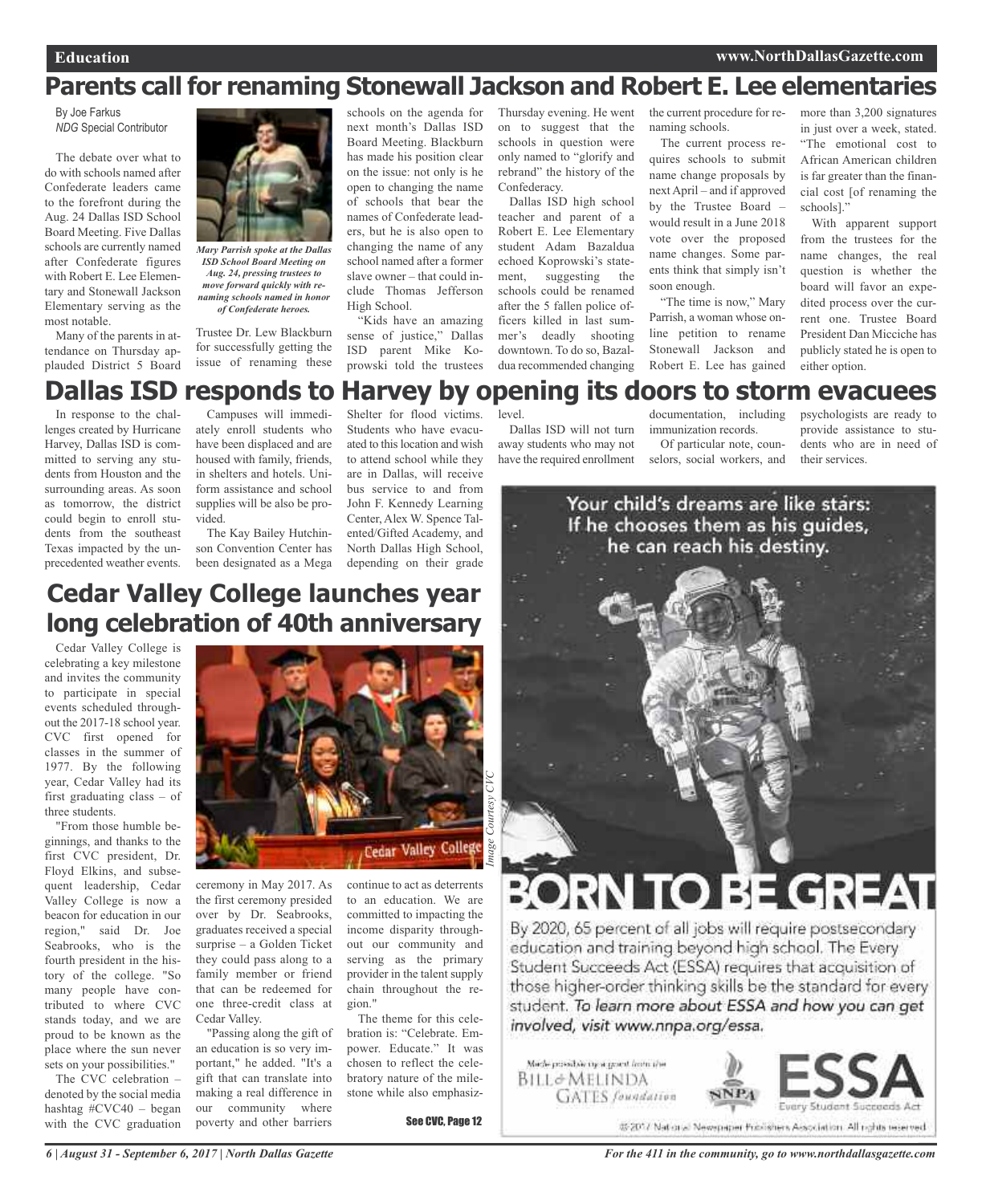#### **WAWRIGHT WAS SEXUAL SEXUAL SEXUAL SEXUAL SEXUAL SEXUAL SEXUAL SEXUAL SEXUAL SEXUAL SEXUAL SEXUAL SEXUAL SEXUAL SE**

### **Operation Kindness provides support to the SPCA's Harvey relief**

Hundreds of pets have been displaced following the devastation of Hurricane Harvey, which made landfall northeast of Corpus Christi, Texas, on Friday, Aug. 26, as a Category 4 hurricane. To help as many animals as possible, Operation Kindness is offering their support in conjunction with the SPCA of Texas and The Humane Society of the United States.

The main goal is to prevent overcrowding in affected shelters, as well as collecting food for the Operation Kindness Pet Food Pantry at their main location at 3201 Earhart Lane, Carrollton.

"We have teamed up with



*A Texas National Guardsman prepares to load a dog into a military vehicle during a search and rescue mission following massive flooding by Hurricane Harvey in Cyprus Creek, Texas, Aug. 27. (Army National Guard photo by Capt. Martha Nigrelle)*

the SPCA of Texas and The that pets displaced by Hurri-Humane Society of the United States to help ensure

cane Harvey will have space in local shelters to become

reunited with their families," said Jim Hanophy, CEO of Operation Kindness. "Our aim isto initiate our network of foster families to help relieve overcrowding in the affected shelters and to help find forever homes for the animals that are currently available for adoption."

Animal shelters in disaster-affected communities are seeking the help of North Texan neighbors in safe zones across the Dallas-Fort Worth Metroplex to provide shelter for adoptable pets coming from shelters in the affected areas -- specifically to make room for the influx of pets displaced by the storms and during evacuations. To help with this matter, Operation Kindness is mobilizing its network of trained foster volunteers to take in pets for two-to-four weeks, enabling them to relax and recover from trauma in a loving foster home.

Each animal brought to the no-kill animal shelter will receive a medical exam and behavioral evaluation before it is paired with a foster family. Animals that have a clean bill of health and are prepared for adoption will be available immediately.

The Operation Kindness Pet Food Pantry is collecting donations of pet food and kitty litter which they will

provide to people who evacuated from Southeast Texas to the Dallas-Fort Worth Metroplex and have their pets remaining with them. Current needs include:

- Puppy Food
- Kitten Food
- Puppy and Kitten Formula
	- ID Wet
	- KD Wet
- Cat litter

Citizens can drop off donations at Operation Kindness, located at 3201 Earhart, Carrollton, TX 75006.

For more information and to help Operation Kindness provide relief, please visit www.operationkindness.org.

### **AT&T Byron Nelson announces record net proceeds for Momentous Institute**

The Salesmanship Club Charitable Golf of Dallas announced that the 2017 AT&T Byron Nelson raised a record \$6.8 million. Proceeds from the tournament will help continue building and repairing social emotional health for kids and families through Momentous Institute. The tournament has raised over \$155 million for Momentous Institute since 1968, helping to transform more than

100,000 kids and families' lives.

"This year we set out to make the AT&T Byron Nelson's final year in Irving our best yet, and to celebrate our long relationship with the Irving community and the Four Seasons," said Tim Costello, 2017 Tournament Chair. "We are grateful to the countless people who came together to make sure we raised the most we could for the kids and families we

serve through Momentous Institute."

The Salesmanship Club of Dallas has owned and operated Momentous Institute since 1920 and began operating the PGA TOUR event in 1968.

Momentous Institute directly serves more than 6,000 kids and family members annually through therapeutic and educational services. In order to change the odds for far more children than could be served directly, the organization extends its social emotional health expertise by investing in research and offering training nationwide.

tion about the new course

The 2018 AT&T Byron Nelson will be held May 14-20 at its new location at Trinity Forest Golf Club in Dallas. Find more informa-

and next year's tournament here.

The AT&T Byron Nelson is a premier PGA TOUR event, hosted by the Salesmanship Club of Dallas since 1968. The tournament has raised more than \$155 million over the past 50 years, making it the most financially successful charity event on the PGA TOUR.

All proceeds from the tournament benefit Momentous Institute, the nonprofit operated by the Salesmanship Club since 1920. Momentous Institute directly serves 6,000 kids and family members each year through its nationally acclaimed Momentous School, innovative therapeutic services, and research and training.

### **Construction delays at Irving Music Factory force changes or dates, venues**

Due to construction delays in completing portions of the development on time and the assessment of the present status of the project, Live Nation has been forced to delay the opening of the Pavilion until Saturday, September 9. It is with regret that we apologize to our patrons; however, it is important that we deliver a first-class venue experience. We look forward to opening September 9, 2017, with a performance by ZZ Top.

**Th u . A u g . 3 1** D a v e

Chappelle changed to Thu. Oct. 26 at Irving Music Factory

**Fri. Sept. 1** Dave Chappelle changed to Fri. Oct. 27 at irving Music Factory

**Sat. Sept. 2** Brad Paisley now TBD

**Mon. Sept. 4** Lifehouse & Switchfoot changed to Mon. Sept. 04 at the South Side Ballroom

**Wed. Sept. 6** Goo Goo Dolls changed to Wed. Sept. 6 Starplex Pavilion

Original tickets for Dave Chappelle dates will be honored at rescheduled

dates. We regret Brad Paisley could not be rescheduled at this time and more details coming soon. Tickets for the Lifehouse & Switchfoot event will be honored at the South Side Ballroom (General Admission/Standing). Tickets for the Goo Goo Dolls event being moved to Starplex Pavilion in Dallas will be reissued by Ticketmaster Customer Service or can be exchanged at the Starplex Box Office. Refunds will be available at point of purchase.



For latest DFW news and contests LIKE the North Dallas Gazette on Facebook Facebook.com/NorthDallasGazette

For the 411 in the community, go to www.northdallasgazette.com August 31 - September 6, 2017 | North Dallas Gazette | 7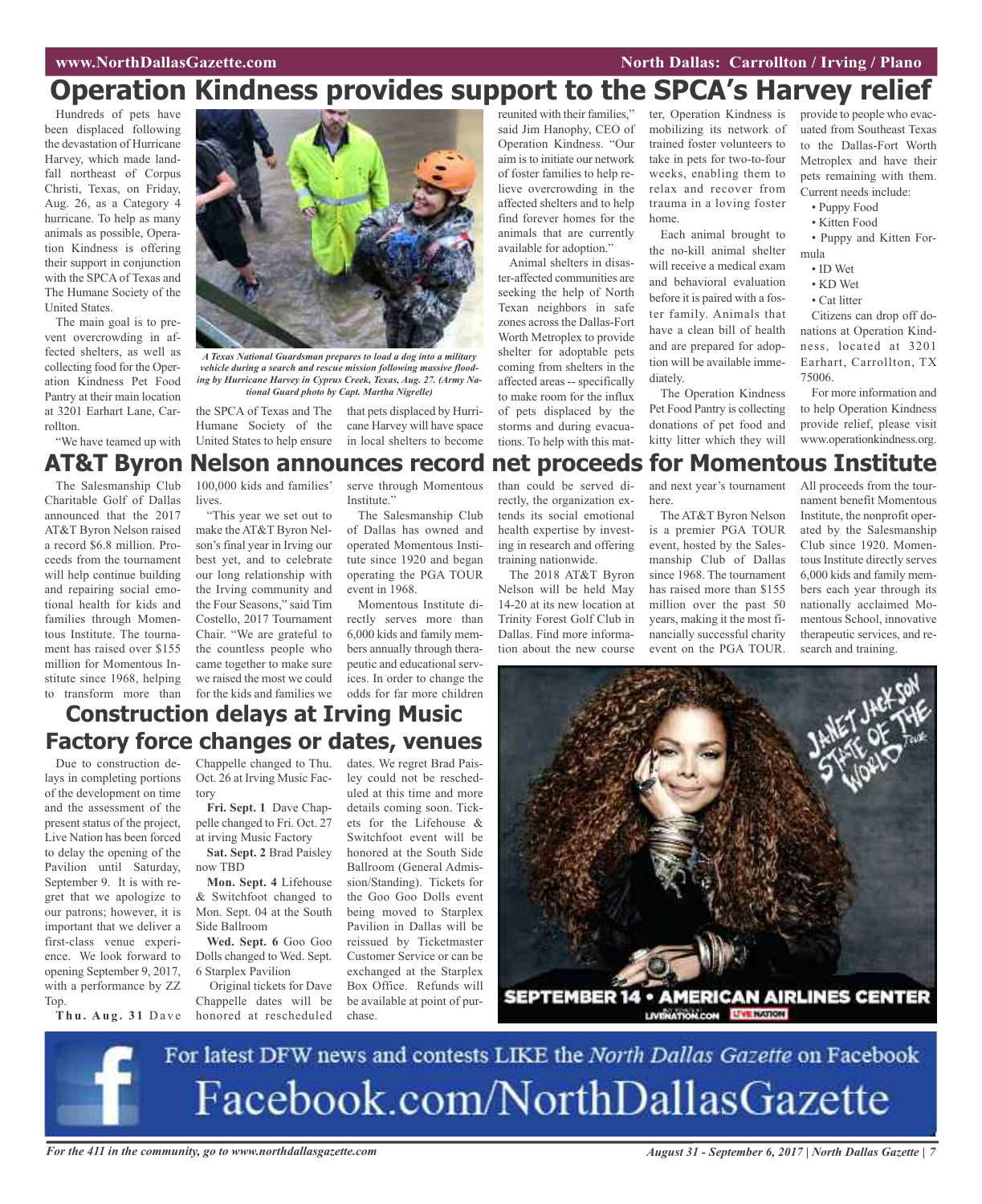#### **City Briefs**

#### **McKINNEY Dino time in McKinney**

From September 2, 2017 through February 18, 2018, visitors to Heard Natural Science Museum & Wildlife Sanctuary in McKinney, Texas will be able to let their imagination run wild as they travel back in time along a half-mile nature trail with ten life-size

animatronic dinosaurs.

During the 12th Annual Dinosaurs Live! Life-Size Animatronic Dinosaurs exhibit, these animatronic dinosaurs will move and roar, providing an experience sure to captivate visitors. This exhibit is included in general admission and free for Heard Museum members. Heardmuseum.org

#### **PLANO Plano residents reminded to be prepared**

Hurricane Harvey is a vivid reminder you can never be too prepared. September is National Preparedness Month. Put a plan in place and be prepared for the day disaster strikes closer to home.

Here's a weekly road

map: Week 1: Make a Plan for

> Yourself, Family and Friends Week 2: Plan to Help Your Neighbors and Community Week 3: Practice and Build

> Week 4: Get Involved! Be Part of SomethingLarger It's also a great time to build or update your emergency kit. Get instructions on what to put in your kit at

Out Your Plans

ready.gov.

### **Win tickets to the State Fair Classic**

As we say hello to Septemeber this week, football begins to take center stage.

*The North Dallas Gazette* will begin providing coverage of the Dallas Cowboys in our next edition with weekly reports from Dwain Price.

So, while that is new, it is also time to kick off an annual NDG tradition, an annual ticket giveaway for the State Fair Classic featuring Prairie View A&M vs. Grambling State University.

The game kicks off at 4 p.m. on Saturday, Oct. 7 at the Cotton Bowl.

Since the 1980s, Grambling State Tigers and Prairie View A&M Panthers have traveled to Dallas during the State Fair to go head-to-head on the

grass of the historic Cotton Bowl Stadium. The Southwest Airlines State Fair Classic is filled with great football for four quarters and a stunning battle of the bands during halftime.

For the last several years, NDG readers have had a chance to win free tickets to the game.

Keep your eye on North Dallas Gazette's Facebook and Instagram profiles for details on how you can enter to win tickets to the annual fall football classic featuring Grambling vs. Prairie View.

### **VA North Texas nursing team departs for Houston**

The staff of Houston's Michael E. DeBakey VA Medical Center has been on the job continuously treating Veterans since Hurricane Harvey landed on August 25th. Help for this dedicated group of professionals is on the way.

Twenty VA North Texas nursing professionals are heading to Houston on Aug. 30 to relieve their peers in Veteran patient care.

The VA North Texas nurs-

ing contingent includes seasoned Registered Nurses (RN) and Licensed Vocational Nurses (LVN) from emergency, acute, intensive care, orthopedic, surgical, mental health, geriatric, extended living and spinal cord disciplines. The diverse group volunteered for the relief mission that will require service and selflessness within and around the austere conditions of the hurricane's See VA, Page 15



### **CityLine's Free Yoga in the Plaza returns for the Fall season**

Join CityLine for free outdoor yoga classes from Reef Point Yoga every Saturday at 9 a.m. in September and October, and a new Wednesday evening class at 6:30 p.m. throughout the year.

Classes will take place in the CityLine Plaza, located at 1150 State Street. Bring a mat and a friend! Children are welcome to attend as well. Classes are weather permitting, so be sure to check the CityLine and Reef Point Yoga Facebook pages for updates. Please arrive 15 minutes early and enjoy free parking in the CityLine garages.

Yogis are invited to participate in class themes and donation drives each week including:

• Saturday, Sept. 2: Labor Day Kick Off

• Wednesday, Sept. 6: Collecting donations for One Love

• Saturday, Sept. 9: Accepting book donations for Friends of the Library Richardson

• Saturday, Sept. 16: Collecting donations for One Love

• Saturday, Sept. 23: Ok-

toberfest - \$4 specialty cock-Tricky Fish. Breakfast is class offerings at CityLine baby offered every Monday tails at Tricky Fish after class • Saturday, Sept. 30: Wear

your favorite football team swag

• Wednesday, Oct. 4: Participants receive a free taco from Taco Diner in honor of National Taco Day

• Saturday, Oct. 7: Wear pink for Breast Cancer Awareness Month

• Saturday, Oct. 14: Participants receive free doughnut holes from Top Pot in honor of National Dessert Day

• Saturday, Oct. 21: Wear fall colors

• Saturday, Oct. 28: Wear a Halloween costume

• Wednesday, Nov. 1: Accepting canned good donations for the food bank at Network of Community Ministries, Inc.

• Wednesday, Dec. 13: Cold yoga in the Plaza. Accepting hoodie donations for Hoodies for Homeless.

• Saturday, Dec. 16: Party at Taco Diner following class. Accepting hoodie donations for Hoodies for Homeless.

After yoga, stick around for brunch at Fernando's or also available from Tom+Chee and Top Pot Doughnuts. Other fitness

include Baby Boot Camp's STROLLFIT, a 60-minute class format for mom and

and Wednesday from 10 to 11 a.m. in the Plaza, weather permitting.

For more information, visit citylinedfw.com or follow CityLine on Facebook, Twitter and Instagram.





*8 | August 31 - September 6, 2017 | North Dallas Gazette*

*For the 411 in the community, go to www.northdallasgazette.com*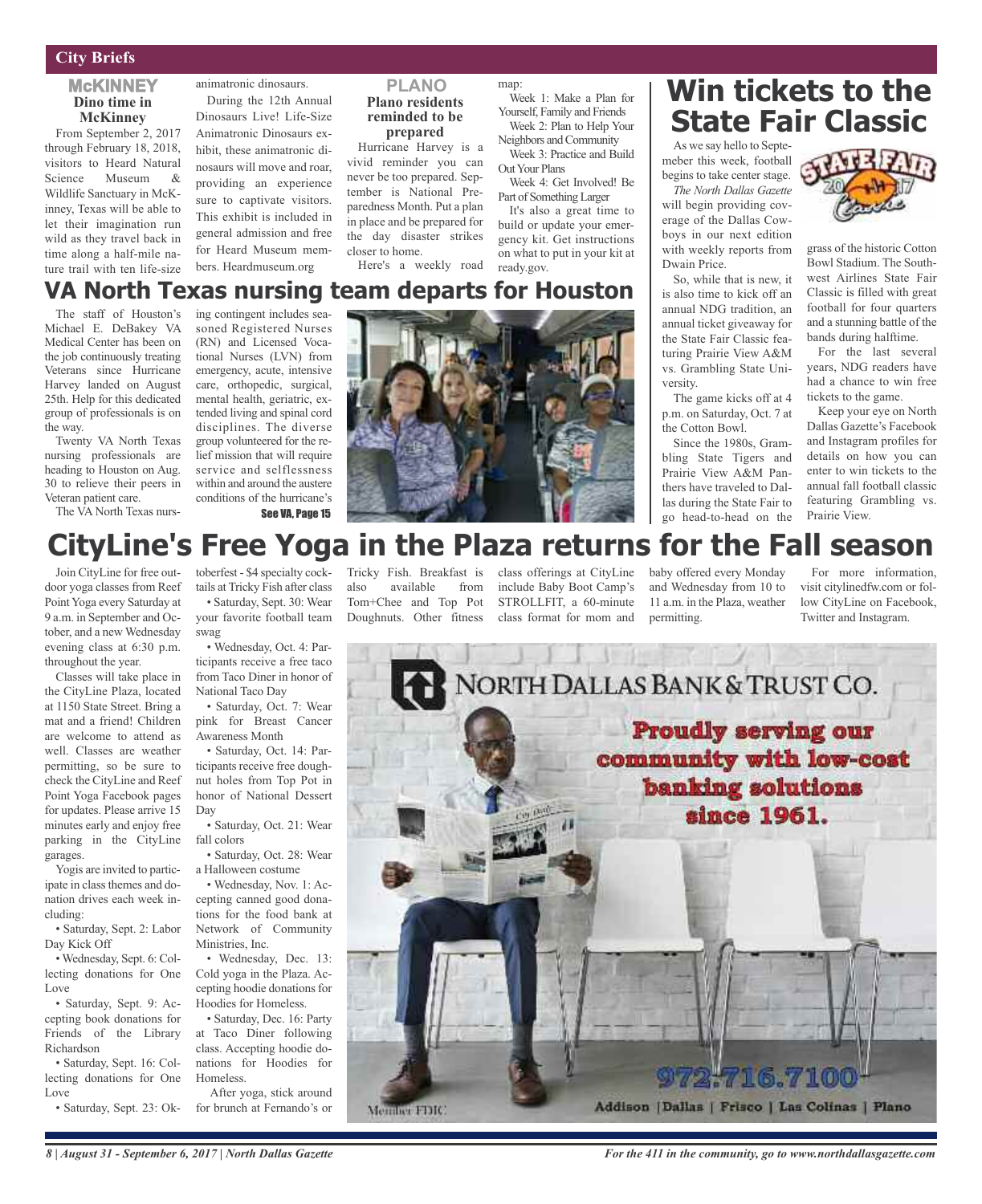# **Labor Day weekend offers options for Dallas residents**

By Joe Farkus NDG Contributing Writer

With summer coming to a close, Labor Day weekend will feature a variety of different events for Dallas residents this year.

Dallas' first annual Riverfront Jazz Festival is probably the best entertainment value and star studded event of the holiday weekend. It starts this Friday, Sept. 1 and lasts through Sunday, Sept. 3 from 10 a.m. to 9 p.m. each day at the Texas Horse Park at 811 Pemberton Hill Road in Dallas. The festival will feature more than 30 live music acts in genres ranging from jazz, R&B, soul, and blues to neo-soul on two main stages. The event is sponsored by The Black Academy ofArts and Letters





*Performers at TBAAL's Jazz Festival includes Ruben Studdard (Courtesy photo), Mary Wilson Sings in London at U.S. Embassy (Flickr/U.S. Embassy Photographer) and Najee By William Henderson aka darkfiber22 @ Flickr (Najee), via Wikimedia Commons*

(TBAAL) with pre-sale tickets currently on sale for \$50, general admission tickets

available at the door for \$60, \$125 for VIP seating, and \$135 for a comprehensive

weekend pass allows you to see as many of the 35+ performers as you schedule and preferences permit.

The Dallas County Democratic Party is hosting their annual Labor Day Picnic again this year at its traditionally held location – 4930 Military Pkwy in Dallas from Noon to 4 p.m. on Monday, Sept. 4. While the Party will provide chicken and iced tea, participants are being asked to bring their favorite side dish or dessert potluck-style. The event will feature Democratic candidates, elected officials, and clubs and is sponsored by a variety of Democratic politiSen. Royce West and Congresswoman Eddie Bernie Johnson.

This year, the Dallas Arboretum is hosting a Labor Day-themed celebration over the course of three days. From Saturday, Sept. 2 through Monday, Sept. 4 from 10 a.m. to 4 p.m., the Arboretum is offering \$2 hot dogs and root beer floats at its Terrace Café. Live music will also be featured including a performance by musician Corey Breedlove between 11 a.m. and 2 p.m. Saturday and Sunday. All events are free with general admission which starts at

cal figures including State \$10 with kids ages 2 and get in for free.

The Perot Museum of Nature and Science is also hosting a three-day celebration starting Saturday. In addition to extended summer hours and other exclusive discounts on offer, the museum will have on display daily science demonstrations and activities and as well the limited-time Maya: Hidden Worlds Revealed exhibit. Through Labor Day, active and retired U.S. military personnel and first responders will receive free admission plus a \$3 off discount for members of their immediate families.





*NDG Entertainment Ticket Giveaway!!! Follow North Dallas Gazette on Facebook, Twitter and Instagram to keep up on all the latest!!!*

*Do you have an upcoming event? Contact NDG Entertainment at marketing@northdallasgazette.com*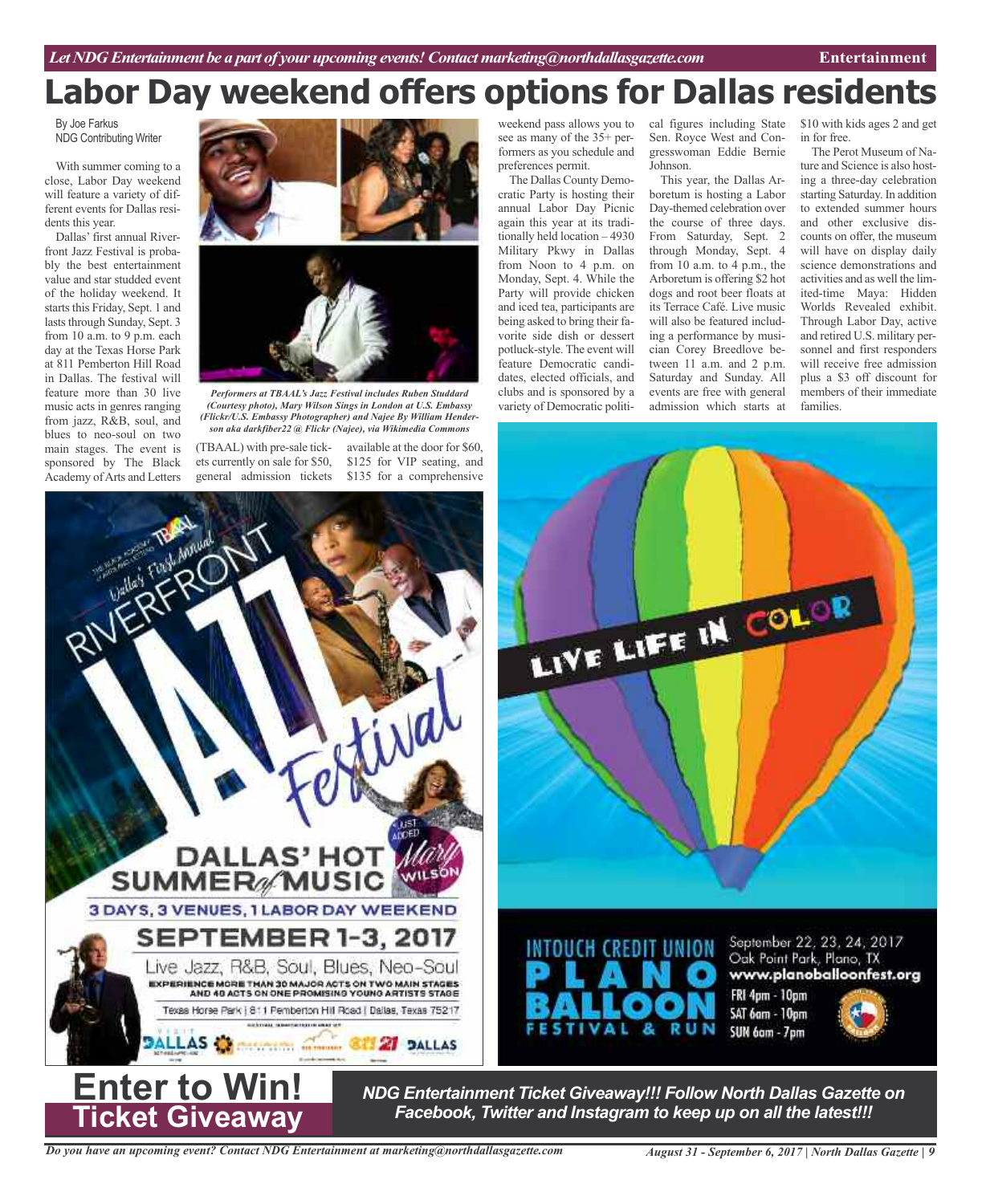### **NDG Book Review: Truth Doesn't Have <sup>a</sup> Side (plus Playing Hurt)**

By Terri Schlichenmeyer

Everyone you meet has an effect on your life.

Somehow, in some way, others change you: a stranger's smile lifts your mood. Kindness makes you happy. An injustice spurs you to action, making you someone else's change. Clearly, as in the new memoir "Truth Doesn't Have a Side" by Dr. Bennet Omalu (with Mark Tabb), a chance meeting could alter your path.

Sometime toward the end of 2002, Bennett Omalu met Mike Webster.

More specifically, Omalu met Autopsy A02-5214.

That was Webster.

It was a meeting that Omalu later said he wished had never happened…



midst of a bombing raid on the small Nigerian town in which his parents had taken refuge. Civil war didn't last long but it left its mark: Omalu says he was always physically small for his age, due to wartime malnutrition, but it didn't affect his mental abilities. Omalu's father, a self-made man with a college degree, insisted that his children be-

come educated; Omalu started school at age three.

He was an introverted child, a dreamer, and "lazy," but Omalu knew he could get good grades if he wanted them. The problem was, he didn't want them, until an older sister enticed him with money. His grades rose and he became a star student who dreamed of becoming a pilot – but Omalu's father had other ideas. He wanted another doctor in the family.

Unwilling to disappoint his father, Omalu entered medical school at age sixteen, with an eye toward going to America . Med school revealed to him that he was uncomfortable with caring for living patients so, by the time he emigrated, he'd shifted his focus to a

for Exceptional Service in

Both, the Dallas Chapter's

Ticket Sales.

career in research. Later, he reached for a fellowship in pathology.

His first autopsy was unsettling, he says, until he recognized the humanity of the remains before him. As he does even today, he asked the deceased to help him understand.

And then he met Mike Webster…

So you've seen the movie, Concussion. You may've even read the book. So why read this one, written by the guy the other book and film are about?

If you've always felt that the book is better than the movie, you know why: in "Truth Doesn't Have a Side," author Bennet Omalu (with Mark Tabb) offers his own tale, first-hand, with a different focus. Omalu tells

readers more about himself, explaining how faith protects and drives him, and laying his success at God's feet. This, along with his detailed story, gives a clearer picture of the man who confronted the NFL.

And that's where the second half of this book takes you: to Omalu's discovery, uncovery, his opinions and conclusions, and his battle for recognition, both in findings and out. It's this second half that may disturb football fans. It may shock parents.

It could change your weekends.

If you can handle that, then grab this elegantly graceful, informative biowrapped-in-science and have a seat. "Truth Doesn't Have a Side" is good, so

settle in and meet your next favorite book. \*\*\*

For another side of the subject, check out "Playing Hurt: My Journey from Despair to Hope" by John Saunders. It's a story of football and depression – something, coincidentally, that Omalu says he suffered from, too. Together, these books will have you glued to your seat.



# **Dallas GMWA Chapter takes show on the road to Atlanta**

One hundred thirty-five members of the Dallas Chapter of the Gospel Music ofAmerica (GMWA) traveled to Atlanta, GA to celebrate the 50th Anniversary of the National Convention of the Gospel Music Workshop of America July 22-29. During the weeklong celebration, eight songwriters who are members of the Dallas Chapter presented original songs in Mass Choir, Women's Division, Contemporary Adult Division and the Youth Division and four members participated in the Academic and



Administrative Divisions. The Dallas Chapter was recognized at the 50th Anniversary Celebration Banquet and received an award

### **Third annual Collard Green Cultural Fest set for next Saturday**

The Collard Green Cultural Fest of Texas is coming to the South Dallas Cultural Center on Saturday, Sept. 9 from 10 a.m. to 5 p.m. Started in 2015 and organized by Kwini Souleimane,

the festival intends to promote living a healthier lifestyle within the African American community by encouraging people to eat See FEST, Page 11



*10 | August 31 - September 6, 2017 | North Dallas Gazette*

Adult Choir and the Contemporary Adult Choir ministered during the Convention to the more than 6,000 attendees.

"I was thrilled to see so many Dallas Chapter members in attendance and actively involved in this year's convention. In the 22 years I've attended the National Convention, this was one of the best. The music was great and the opportunities to minister, fellowship and network were exceptional. If you have a love for gospel

music, I welcome you to join us at the next rehearsal on Saturday, September 9th," said Samuel C. Britt, Dallas Chapter Representative.

The Chapter's Adult Choir rehearses regularly on the first Saturday of each month at 4 p.m. at the Cedar Crest Cathedral CME Church, 1616 E. Illinois in Dallas. The Contemporary Adult Choir's next rehearsal is Saturday, September 9th at 2pm at Greater Peoples Missionary Baptist Church,

1300 Bonnie View Road in Dallas.

The Dallas Chapter is a nonprofit interdenominational multicultural association of gifted singers, musicians, songwriters, clinicians and music directors in the genre of gospel music. It also includes ministers, educators and business professionals who are joined together to preserve the heritage of gospel music.

For additional information, please visit dallasgmwa.org.



*Do you have an upcoming event? Contact NDG Entertainment at marketing@northdallasgazette.com*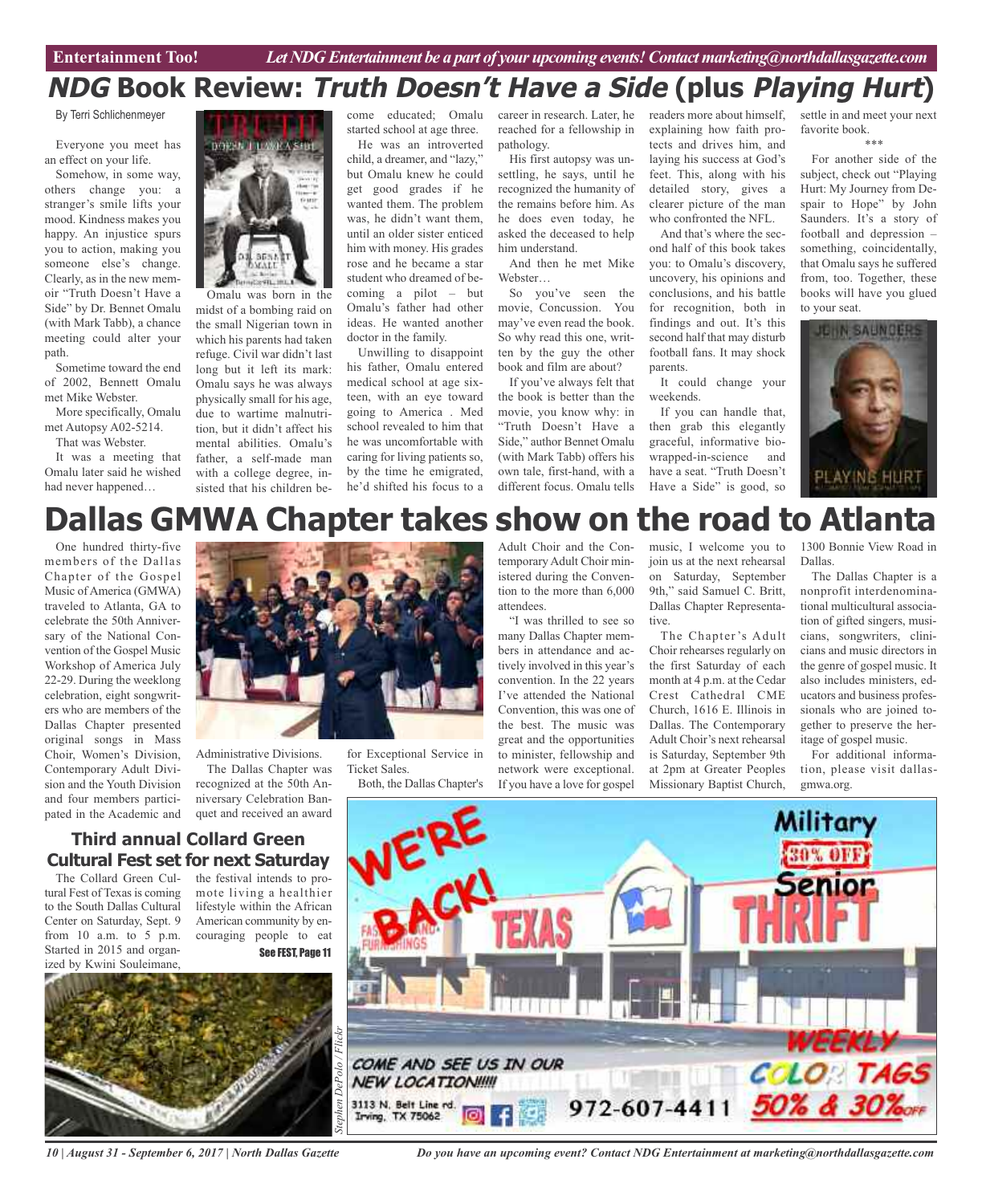### **Back-to-School tips for teaching kids much-needed money skills**



It's that time of year again: Increased traffic on your way to work, frantic parents searching for the right-sized uniform pants or the right-colored folder at the store, and sightings of yellow school buses, orangevested crossing guards, and schoolchildren with backpacks in every color of the rainbow.

School is back in session, and soon we'll be back to familiar routines and old habits. What a great opportunity to make some new habits and start a conversation with your children about money. And you can even

school and recent purchases as a way to kick off that conversation!

According to the Huntington Backpack Index, an annual report from Huntington National Bank and Communities In Schools, parents should expect to pay \$662 for elementary school children, \$1,001 for middle school children, and nearly \$1,500 for high school students in the 2017-2018 school year. In most cases, that's an increase in expenses of 68 to 88 percent from the previous decade. Tighter schoolroom budgets and higher prices of supplies are thinning everyone's wallet.

Of course, school expenses are only part of the issue. Simply raising a child, according to the U.S. Department of Agriculture, can

use the cost of going to cost between \$12,350 and \$13,900 annually, money mostly spent on food, clothes, healthcare, toys and entertainment. While those figures are lower than two years ago, it's still a lot of money as you consider households with multiple children.

> So where to begin? Well, the certified coaches at Transformance offer some sage advice to all the parents who walk through our doors or stop by an event booth. We talk about using a monthly budget or opening a savings account or enjoying interactive tools we've been creating for the past few years.

In one of our online workshop videos, "Kids and Money," our team offers three things parents should do when it comes to their children and money issues:

**1. Avoid temptation**

Yes, this is easier said than done, but if you can't show a little discipline, how will your children learn? The key here is to know going in that we're all hit with advertising messages whenever we turn on the radio or TV, open a newspaper or magazine, or drive to and from work. Our children see it even more through video games, YouTube videos, and online websites. Ideally, we should all try to find time to "unplug" and remove those temptations. But when they come  $up$  – and they will – here's a great opportunity to talk about the value of things, to find out what items in their lives do they feel are the most important, and how best to put a price tag on the stuff we see and use every day.

**2. Face financial deci-**

In the grocery store or at the mall, talk to your children about the differences in prices between items, the value of items they want versus items they need, or what items they see that might be worth saving up for down the road. Families that face financial decisions together often strengthen the knowledge of each individual for generations to come. Parents, talk to your children about goal-setting and use your experience to show what works and what doesn't. This ongoing conversation can often minimize disagreements over money issues and increase confidence in young consumers. **3. Teach good spending**

**sions together**

passthat on to your children. Encourage them to track where their money goes and think about how you both can make better decisions. Our coaches often talk to their clients about dividing monthly expenses into three categories: Keep, Reduce and Eliminate. The more of your expenses you can reduce or eliminate, the more money you'll be saving.

In addition to the tips and tools I've outlined here, you can also visit our website, www.transformanceusa.org, or check out a financial education program we have especially for younger audiences, Pocket Change Kids. Students all over Dallas are learning how to spend, save, and manage their money with this educational tool and you can learn more when you visit our website.

### deputy commissioner of **New York Life reaches \$50 billion empowerment goal in the Black community**

By Freddie Allen Managing Editor NNPA Newswire

The New York Life insurance company recently hosted a panel discussion on bridging the racial wealth gap in Washington, D.C.

New York Life agents were in town for the company's empowerment plan summit and to celebrate achieving their goal of reaching \$50 billion in life insurance plans in the Black community.

The panel featured Dr. Benjamin F. Chavis, Jr., the president and CEO of the National Newspaper Publishers Association; Reverend Delman Coates, the senior pastor of Mt. Ennon Baptist Church in Clinton, Md.; Darryl De Sousa, the the Baltimore Police Department; Dr. Bahiyyah Muhammad, an assistant professor of sociology and anthropology at Howard University; Eugene Mitchell, the African American Market Manager for New York Life; and Jeff Pegues, the justice and homeland security correspondent for CBS News.

Mitchell said that he wanted people to know that New York Life and its agents take economic empowerment in the Black community very seriously, because economic disparities breed lack of opportunities.

"The root problem in our community is not crime, it's not drugs, it's not non-nuclear households, it's the economy," said Mitchell.

more vegetables and show-**FEST,** continued from Page <sup>10</sup>

casing Dallas' best cooks and chefs. The event is open to the public and admission is free.

Inspired by Atlanta's own Collard Greens Cultural Festival, the Dallas festival will also showcase local live jazz music alongside African dancing and crafts. Music acts include Gospel rapper COC, The Coalition Band, R&B artists Stephanie B, Sandy P, Seven, and comedians T Bone and Michael Detroit Bowers. The MC for the event will be athlete and

"Wealth equals opportunity and the lack of wealth creates hard times."

Mitchell continued: "We're bringing this tool of life insurance into the Black community so that we can use it like other [communities] have used it for hundreds of years and to create an inheritance and generational wealth beyond covering the cost of the funeral."

Mitchell said that, with the right policy, when a family member passes away and leaves \$100,000 or \$250,000 or \$1,000,000 that money can be used as an investment to help purchase a house, to fund college education, for start-up capital to start a business or even charitable giving

"The understanding and conversations in the past have only been around bur-

actress Crystal Manning. The festival will also feature activities for children.

The festival's main attraction – the Mean Green Cook-Off - is a festival-wide competition for who can cook the best collard greens with the winner named either the Collard Greens King or Queen and awarded \$100.

ial policies and not tied to your value and worth," said Mitchell.

Coates said that now that New York Life has reached the \$50 billion-dollar goal, the Black community desperately needs a macroeconomic strategy that will help to preserve the value of that investment.

"We would be remiss if 20 years from now the value of that \$50 billion is \$5 billion," said Coates. "If we're going to address the racial wealth gap, we must address the macroeconomic mechanisms that causes money to be controlled by people who don't look like us, by institutions that don't represent us and that ultimately issue money as a debt in society."

Chavis said that if we want to bridge the wealth

All greens are to be prepared on-site at the South Dallas Cultural Center – not in advance of the event.

Participants can register for the competition at www.ckwinsouleimane.com /collard\_green\_festival.html or contact Souleimane at 972-897–3736 or cmekwini@gmail.com.

gap, if we want to replace poverty with wealth, it first starts in the mind; it first starts in the consciousness.

Even if you're not always spending wisely, you know right from wrong and can

**habits**

"The problem is we don't adequately utilize the blessings that all of us have," said Chavis. "The truth of the matter is, our children are not born hopeless, they become that way. It does take a village to raise a child, but the problem is not the child, it's the village."

Chavis said that with the \$50 billion dollar economic empowerment campaign, Eugene Mitchell and New York Life have shown that the Black families can instill wealth building into our mindset.

"We not only have to talk about building wealth, we have to show our people how to build wealth," said Chavis. "We have to express wealth building in our community in a way that people feel the emotional impact of pooling [their] resources."

**Paid Internship opportunity for writers, college students in the Dallas Area**

The *North Dallas*

*Gazette* has an internship position available. The goal is to provide students and aspiring writers an opportunity to gain published clips, experience and professional feedback.

The position is for up

to 20 hours a week at \$8.00 per hour. Applicants must have reliable transportation.

**Send resume and writing samples to: businessoffice@northdallasgazette.com**

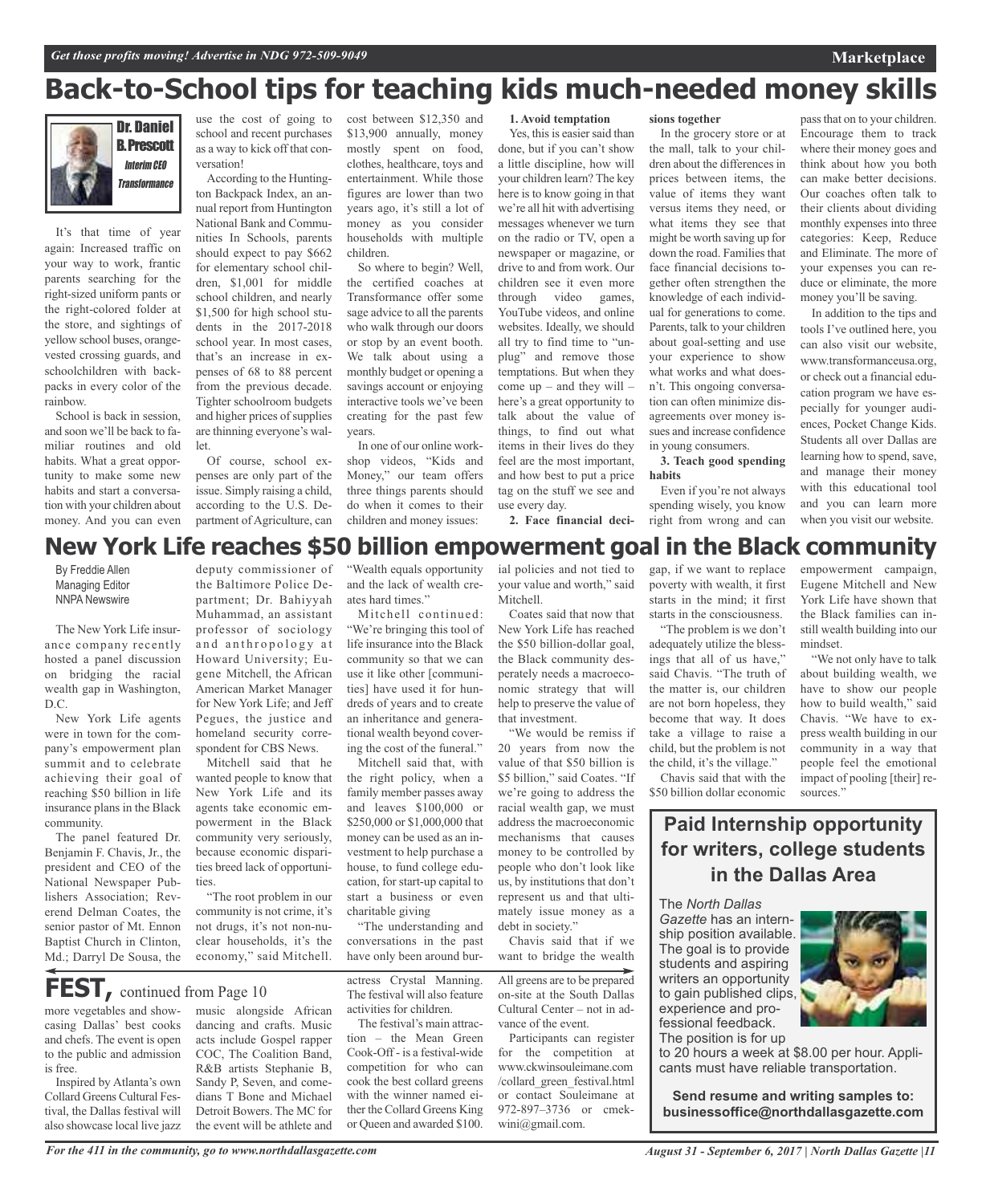### **The Confederate statues are falling, but economic racism still lingers**

By Julianne Malveaux NNPA Columnist

Cheers to New Orleans Mayor Mitch Landrieu, one of the first mayors to take Confederate statues down and to make the strong point that these statues represent nothing but oppression. You should check out the speech he delivered, in May, at MarketWatch.com.

More cheers to Baltimore Mayor Catherine Pugh who had statues removed in the dead of night to avoid Charlottesville-type confrontations between racist White supremacists(also known as "good people" according to "45") and those who oppose them. And though he does little that I agree with, in the interest of equal praise, I must lift up Maryland Governor Larry Hogan, who had the statue of Roger Taney removed from the Maryland state house. Taney was an especially vile racist who authored the Dred Scott decision in 1857. He wrote that Black people had no rights that Whites were bound to respect, and provided justification for enslavement, even as many in the rest of the nation were clamoring against the unjust institution.

As the statues are falling, economic racism is not fading. African Americans still earn just 60 percent of what Whites earn. We have just 7 percent of the wealth that Whites have. The unemployment rate for Black workers is double the unem-



*Dallas is just one of many cities looking at removing monuments to the Confederacy. (Photo: QuesterMark / Flickr)*

ployment rate of White workers. Even with equal incomes, Blacks find it more challenging to get mortgages or other access to capital and our economic rights are being challenged every day.

It is important to note that these statues were not erected immediately after the Civil War. Of course, Southern Confederates—a bunch of losers – were too broke to build statues. They were still trying to recover from the devastation of the Civil War. How did they plan to recover? They needed a captive labor force to work their fields, just as enslaved people had before the war. So they ensured quasi-captivity through intimidation. That need was partially responsible for the emergence of the KKK. They inspired fear, suppressed resistance, and, through Black Codes and Jim Crow, engineered the near-re-enslavement of Black people.

Black people who wanted to leave the South after the end of Reconstruction had to do it in the dead of night. Black people, who had land, were often forced to concede it or be killed. The Emergency Land Fund, a now-defunct organization that documented the Black loss of land, indicated that Black folks lost as much as 90 percent of their accumulated land by 1970, at least partially due to trickery and intimidation.

The origins of the wealth gap lie in this loss of land, and in the intimidation that kept African American people in near-slave status in the South. Confederate statues,

numerous awards and ac-

flags, and Klan activity appeared wherever there was resistance—during and after the reconstructions, in the 1920s, after the Red Summer of 1919 and the return of Black men from World War I.

Again, we saw the rise of this activity, these statues and these flags, in the 1950s as the Civil Rights Movement pushed hard for equality. When people talk about taking "their" streets back, what they really mean is they want Black people (and other people of color) in their place; in their economic place and that place, for them, is subordinate.

So while Confederate statues are falling (not quickly enough—there are more than 700 of these odious symbols still standing), and Confederate flags are waving less frequently, the economic racism the Confederacy established is alive and well. Just ask the young Black couple redlined away from a banking opportunity, or the innocent arrested person who can't pay bail. Ask the Black student whose loan burden is nearly twice that of her White counterpart, or the Black woman who pays more, and at a higher interest rate, for a car loan.

Sure, we have come a long way since those ugly days of enslavement or stark segregation, but some power comes from the Benjamins. And, according to some estimates, it will take more than 200 years to close the wealth gap. The statues may be falling, but economic racism is alive and well.

While I commend Republicans Lindsey Graham, Tim Scott, John McCain and so many others for condemning their president for his abject and ugly racism, I wonder if any of them would be so forceful in condemning economic racism, or in advocating for reparations. Absent their willingness to do that, they can earn style points for their remarks, but they do notseem prepared to change the harsh realities of Black life in our country today.

I challenge those who would tear down the statues and take down the flags to show equal zeal in tearing down the walls of economic racism.

*Julianne Malveaux is an author, economist and founder of Economic Education. Her podcast, "It's Personal with Dr. J" is available on iTunes. Her latest book "Are We Better Off? Race, Obama and Public Policy" is available to order at www.juliannemalveaux.com at Amaz o n . c o m . Fo l l ow D r. Malveaux on Twitter @drjlastword.*



Eco-Site, Inc. proposes to build a 110-foot Monopole Communications Tower at the approx. vicinity of 2425 West Kiest Boulevard, Dallas, Dallas County, TX 75233. Public comments regarding potential effects from this site on historic properties may be submitted within 30 days from the date of this publication to: Trileaf Corp, *Andrew, a.bray@trileaf.com, 2550 South IH-35, Suite 200, Austin, TX 78704, 512-519-9388.*

### **Distributor (Tack) Truck Driver**

A Successful Construction Company in the Mid-cities area has an immediate opening for a Distributor (Tack) Truck Driver. The ideal candidate will have 1 year experience driving a distributor (tack) truck, class A CDL with tanker endorsements, basic math skills, clean MVR, and speak and write in English.

We offer excellent benefits and salary to compensate your experience!

Interested candidates should apply at **Reynolds Asphalt 8713 Airport Freeway #100 North Richland Hills, Texas 76180 mhood@reynoldsasphalt.com EOE**

### **CVC,** continued from Page <sup>6</sup>

ing the college's role in empowering and educating students.

Please see the following list of official CVC events associated with the anniversary celebration. It will culminate with the CVC 40th Anniversary Gala scheduled for Saturday, May 5, 2018 at the college.

• October 13, 2017 - Gala Performance of "Cats" presented by the CVC Family Music Theatre (the start of a three-week run)

• November 3, 2017 -

Dallas County Community College District (DCCCD) Sustainability Summit

• February 13, 2018 - "Tribute to CVC" 40th Anniversary Party

• February 28, 2018 - National Signing Day and CVC Baseball MAC Conference Game •April 12, 2018 - Evening

of Music

• May 5, 2018 - 40th Anniversary Gala

• May 10, 2018 - CVC Graduation

Cedar Valley College's

complishments include the following: • Top international Phi Theta Kappa chapter award

in 2014 and Top 3 ranked international chapter from 2014-16. • Recipient in 2015 of

\$2.45 million grant from U.S. Department of Education connected to STEM (science, technology, engineering and math) career pathways with focus on African American males.

• Dr. Suryakant Desai, professor of accounting, recipient of the national William H. Meardy Faculty Member Award in 2015, presented by the Association of Community College Trustees (ACCT). Dr. Desai was the first faculty member from a Texas institution to win the award since its inception in 1982.

• National finalist in the Student Success and Corporate Partnership categories for the Awards of Excellence presented by the American Association of Community Colleges (AACC) in 2015 and 2016.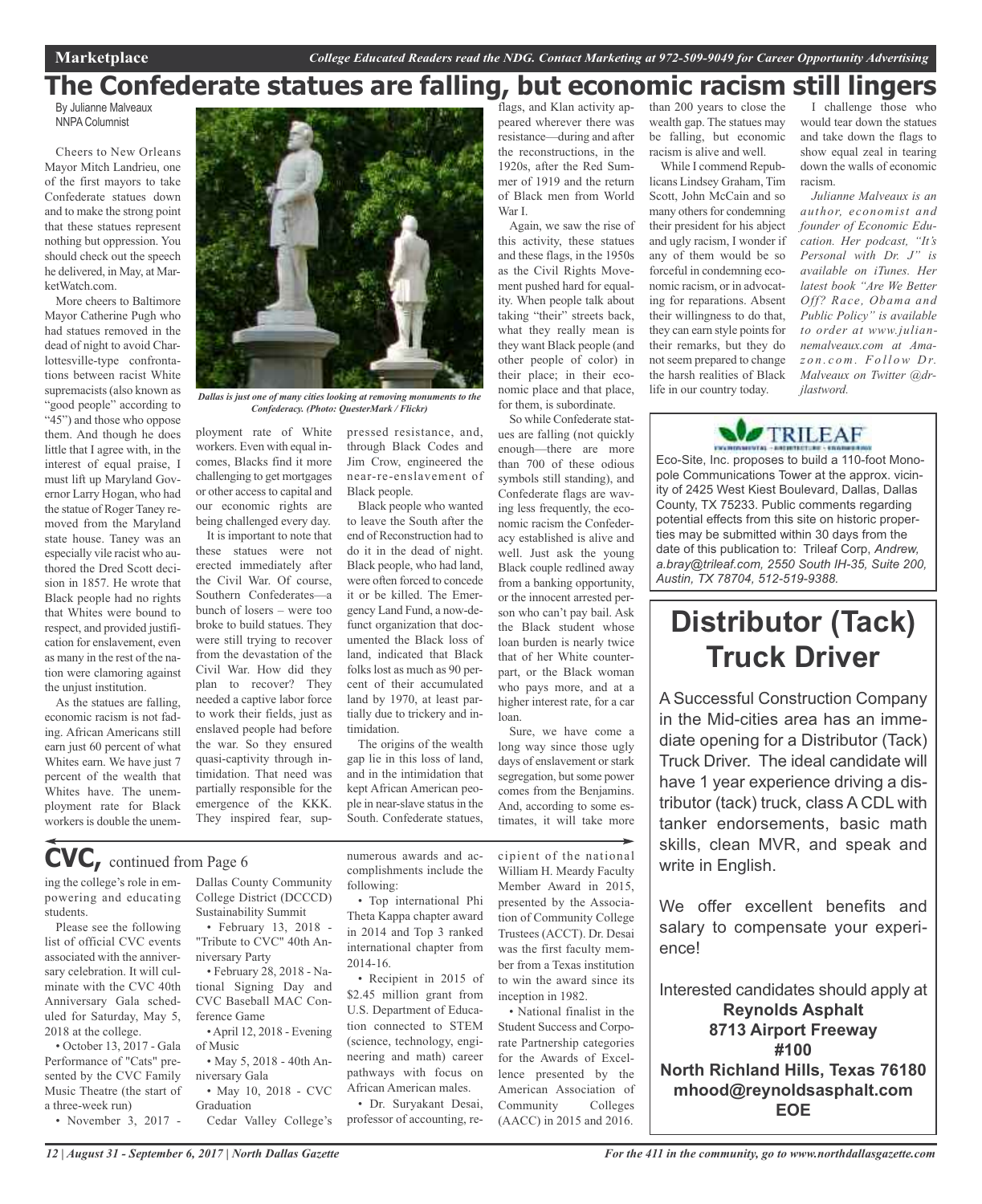### *Advertise Career Opportunity 972-509-9049* **Career Opportunity**

### **Upcoming DFW area job fairs**

#### **Sept. 7 Arlington Career Fair**

Ready for a new career? National Career Fairs is under new ownership and we are driving employers and future employees together faster then ever before. WE ARE HELPING AMERICA GET BACK TO WORK! The fair will be held from 11:00 a.m. – 2:00 p.m. at the La Quinta Inn & Suites – Arlington at 825 N. Watson Rd, Arlington, TX 76011.

#### **Sept. 11 Dallas Job Fair**

Are you still looking for that golden career opportunity that will allow you to build a solid future for yourself and your family? We can help! We have over 15 years of experience in connecting candidates just like you with hiring managers at companies ranging from small local businesses clear on up to Fortune 500 corporations. Interview with over 10 companies at one time!! The fair will be held from 11:00 a.m. – 2:00 p.m. at the Doubletree by Hilton Dallas-Market Center at 2015 Market Center Blvd, Dallas, TX 75207.

#### **Sept. 13 Dallas Career Fair by CareerIntro**

You are invited to attend our upcoming career fair, attendance is free! This will be a great opportunity to meet local, regional, and Fortune 500 Companies with immediate job openings in your area. Our events are open to executive level experienced professionals as well as entry level and recent college graduates. This is your chance to meet directly with hiring managers! Make sure to register so that companies can review your resume prior to attending the career fair. Plan to take updated crisp resumes to a career fair, prepare to interview on



the spot, and dress to impress. The fair will be held from 10:00 a.m. – 1:00 p.m. at the Wyndham Dallas Suites at 7800 Alpha Rd, Dallas, TX 75240.

#### **Sept. 21 Choice Career Fairs – Dallas Career Fair**

Meet with hiring managers from some of the best companies in Dallas. Bring plenty of resumes, as you'll be giving them directly to hiring managers at each company. If you have a multi-page resume, make sure your name and contact information are on each page. Be organized and bring supplies you might need i.e. pens, paper, business cards, etc. You can spend as little or as long as you want at the show. Plan to spend one hour at the event. You should be able to

speak with at least 10 company representatives or more in this time. The fair and future employees towill be held from 11:00 a.m. – 2:00 p.m. at the Doubletree by Hilton Hotel at 2015 Market Center Blvd, Dallas, TX 75207.

**Sept. 28 Dallas Career Fair** Ready for a new career? National Career Fairs is

under new ownership and we are driving employers gether faster then ever before. WE ARE HELPING

AMERICA GET BACK TO WORK! The fair will be held from  $11:00$  a.m.  $-2:00$ p.m. at the Doubletree Hotel – Dallas-Love Field at 3300 W. Mockingbird Ln, Dallas, TX 75235.

### TISEO PAVING COMPANY 419 E. Hwy. 80, Mesquite, TX 75150 Tel: (972) 289-0723 Fax (972) 216-5637

www.tiseopaving.com

Performing Concrete Street Paving in the Metroplex Area We Accept Subcontracting Bids For All Public Works Projects in the Dallas Area. We Are Accepting Applications for Concrete Mixer Drivers and Heavy Equipment Mechanics

**Equal Opportunity Employer** 



Humana Health Plan of Texas is seeking a Clinical Analytics Consultant for its Irving, TX location. Will develop cutting-edge attribution models that drive Humana's clinical and business strategy and operations./Must have MS Degree in Math, Engr., Info. Tech., CompSci. or related field and 2 yrs of related exp:/Performing analytics, software/application development, testing, database management, and data warehousing;/Netezza, PL/SQL and/or SAS;/Working with large databases and big data;/Building and maintaining analytic data sets;/Working in an Agile environment;/Reporting and presenting analytics results/findings to a broad audience including senior leadership; and/Collaborating with peers and cross-functional teams, and providing analytics support./Pre-employment drug screen and background check required./0-5% local, regional and national travel to professional conferences or meetings may be required./Send detailed technical resume to Humana, Attn: Amanda Millay, Talent Acquisition Specialist, 500 West Main Street, Louisville, KY 40202 (Ref. #180431)./EEO.

GARLAND **Attention Suppliers of Goods,**

**Services and Construction**

**Review Competitive Opportunities at https://garlandtx.ionwave.net**

**www.garlandpurchasing.com**

**972-205-2415**



**DO YOU WANT AN EXCITING AND REWARDING CAREER?**

**PURSUE A CAREER AS A POLICE OFFICER OR FIREFIGHTER!**

• Competitive wages<br>• Array of benefits<br>• Education incentive pay<br>• ...and more

REGISTER ONLINE TO TAKE THE CITY OF IRVING'S NEXT CIVIL SERVICE ENTRANCE EXAM

### *www.cityofirving.org*

*The City of Irving does not discriminate on the basis of race, sex, religion, age or disability in employment or the provision of services.*

## **Driver Supervisor**

A Successful Construction Company in Mid-cities area has an immediate opening for a motivated individual reporting to the Operations Manager. Ideal candidate will have 2 years' experience with DOT guidelines, driver supervision experience, truck maintenance, a positive attitude, highly organized, ability to multi-task, have strong computer skills, and be a self-starter . Knowledge of ELD and bi-lingual is strongly desirable. We offer a competitive salary, good benefits and professional environment. Interested candidates please send your resume along with salary history/requirements to:

**Monte Hood P.O. Box 370 Euless, TX 76039 mhood@reynoldsasphalt.com EOE**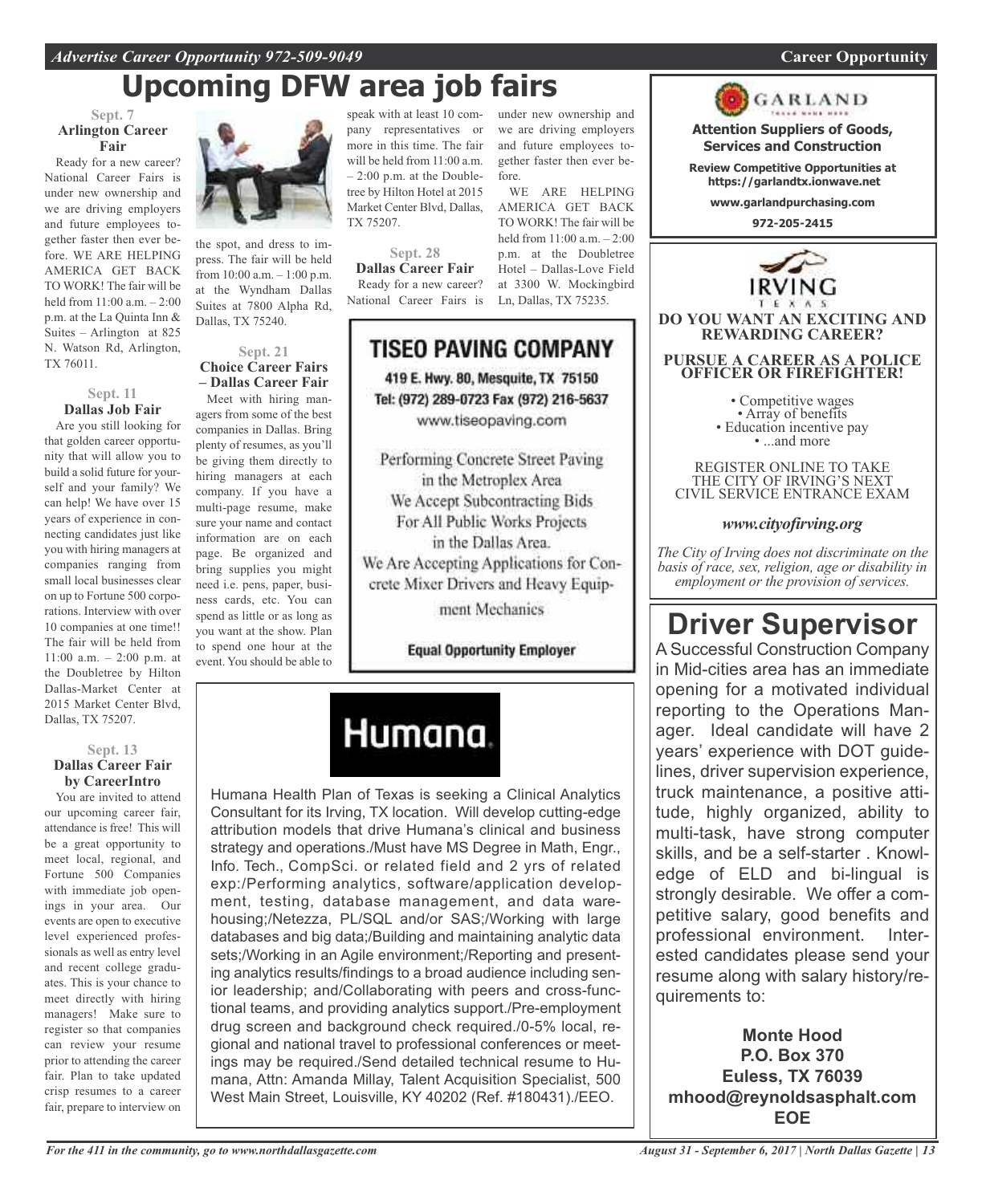### **Church Happenings www.NorthDallasGazette.com**

#### **BETHEL BIBLE FELLOWSHIP, CARROLLTON (A PLACE TO BELONG)**

*NOTICE: Pastor Woodson serves the community by providing "Professional Therapy and Counseling Services" on a "Sliding Fee" scale. To schedule an appointment call the Pastoral Counseling Center at 972-526-4525 or email the church at www.bethelbiblefelloswhip.org*

Discover Hope and Help for daily living; and, you don't have to be a member to come. The Connect-2-Reflect (C2R) meetings are held in comfortable and relaxed homes, one in Carrollton and one in Plano, refreshments are served. Call the church for details.

#### **Tonight,**

**August 31, 7 p.m.** Join us in Wednesday's Prayer and Bible Study Class with Pastor Brenda Patterson, Senior Pastor Woodson, Pastor Larry Gardner, Pastor Bernadette and others conducting a new study on the book of Ephesians with supporting chapters and verses. Spiritual maturity is God's desire for you; it's Time to Grow in the Word of God.

**September 3, 9:45 a.m.** You're invited to our Sunday "Prayer and Medita-

tion" at 9:45 am. You will be blessed and inspired. You don't want to miss this! And, join us in our one hour only Sunday's Bible Study at 12 Noon, continuing on the book of Ephesians with other supporting chapters and verses.

Dr. Terrance Woodson, Senior Pastor 1944 E. Hebron Parkway Carrollton, TX 75007 972-492-4300 www.bethelbiblefelloswhip.org

#### **FELLOWSHIP CHRISTIAN CENTER CHURCH IN ALLEN "THE SHIP"**

 $\mathcal{L}_\text{max}$  , which is a set of the set of the set of the set of the set of the set of the set of the set of the set of the set of the set of the set of the set of the set of the set of the set of the set of the set of

### **August 31** Join us in our Wednesday's

12 Noon-Day Live, Prayer and Bible Study and/or our Wednesday Night Live, Prayer and Bible Study at 7 p.m. to learn more about God's Word. Be encouraged by God's plan for your maturity and His glory; and most of all; be prepared to grow.

#### **September 3, 8 a.m.**

Join us in our Sunday Morning Services as we praise and worship God in the Joycie Turner Fellowship Hall; followed by our Sunday Worship Services; and bring someone with you, you will be blessed.

## *Church Happenings is a weekly calendar ofreligious services produced by the North Dallas Gazette.*

*To make additions or corrections to the calendar, contact: religion@northdallasgazette.com*

Dr. W. L. Stafford, Sr., Ed. D. Senior Pastor 1609 14th Street Plano, TX 75074 972-379-3287 www.theship3c.org

#### **INSPIRING BODY OF CHRIST CHURCH, Let's Go Fishing! MATTHEW 4:19**

 $\overline{\phantom{a}}$  , which is a set of the set of the set of the set of the set of the set of the set of the set of the set of the set of the set of the set of the set of the set of the set of the set of the set of the set of th

**September 1, 7 p.m.** All men are invited to Men's Ministry meeting each Friday night at 7 p.m., (IBOC promotes proactive male leadership.)

**September 3, 10 a.m.** You're invited this Sunday as we praise, worship, honor and magnify God's Holy name in songs and the spoken word.

**September 4, 7 p.m.** Join us in Monday School as we grow in God's Word and learn what God has to say to us.

Pastor Rickie Rush 7701 S Westmoreland Road

### **MT. OLIVE CHURCH OF PLANO** 300 Chishoim Pl. Plano, TX 75075 972-633-5511 Answers you need, Hope for today

### is waiting for you... · Sunday School for all ages 8:30 am · Sunday Morning Prayer  $9-30$  am · Sunday Service  $10:00$  am · Wednesday Night Service 7:00 pm Pastor Sam Fenceroy Pastor Gloria enceroy www.mocop.org Radio Programs 'Vision & Truth Live" "Truth Made Simple" Pastor Sam<br>y Sun, 9:00pm-10:00pm<br>to 1es.7 PM THE WORD 5:30pm KODN 1040 AL

### www.Ibocchurch.org  $\overline{\phantom{a}}$  , and the set of the set of the set of the set of the set of the set of the set of the set of the set of the set of the set of the set of the set of the set of the set of the set of the set of the set of the s

#### **MT. OLIVE CHURCH OF PLANO (MOCOP) (Uniting the Body of Christ Among Nations)**

Dallas, TX 75237 972-372-4262

#### **August 31, 7 p.m.**

You're invited to our Wednesday's Bible Study class; you will learn what God has to say to us. Come to be encouraged by God's plan for your spiritual growth and His glory.

#### **September 3, 10 a.m.**

Join us for Morning Worship Service as we praise and worship God for His Honor and His glory; and don't forget to comeback at 7 p.m. for our Brazilian Church.

Pastor Sam Fenceroy Senior Pastor and Pastor Gloria Fenceroy 300 Chisholm Place Plano, TX 75075 972-633-5511 www.mocop.org

**SHILOH MBC IN PLANO (WHERE COMMUNITY BECOMES FAMILY)**

Come and connect to God through Shiloh; grow in Christ through the study of God's Word; and Serve God through service to each other and to the world. John 12:26.

#### **September 3, 8 a.m. And 11 a.m.**

Join us for our morning services; you will enjoy the fellowship during our 8 a.m. and in the 11 a.m. Worship Services.

**September 6, 7 p.m.** You're invited to our

#### Wednesday's Bible Study to learn more about God's Word.

Come and be encouraged by God's plan for your maturity and growth; it's all for His glory and His honor. We are, "Growing in Christ through the study of His Word."

Our church ministries offer opportunities for motivation and growth; join us and see. Be blessed of the Lord.

Dr. Isaiah Joshua, Jr. Senior Pastor 920 E. 14th Street Plano, TX 75074 972-423-6695 www.smbcplano.org



NDG now has a "Special Advertising Package"for churches and non-profit organizations that need to let the community know about your Special Event.

### Opportunity You Can Measure...

### **Church Events**

- Church Anniversary
- Pastor's Anniversary
- Women's Day
- Men's Day

### **Non-Profit Org. Events**

- Fundraisers
- (Concerts)
- Special Events
- (Personal or Community)

### Special Rate \$199

(Black & White, per insertion) Ad size - 4.905"x 6"(Quarter Page, B&W) (NOTE: Color Ad \$75 extra per inserion) Production disclaimer - NDG ad meake-ready is not included in promotion. Layout/production of "copy ready"ad will be a nominal extra cost. E-mail ad copy to: Marketing@NorthDallasGazette.com or call our Marketing Department today! -509-9



*14 | August 31 - September 6, 2017 | North Dallas Gazette*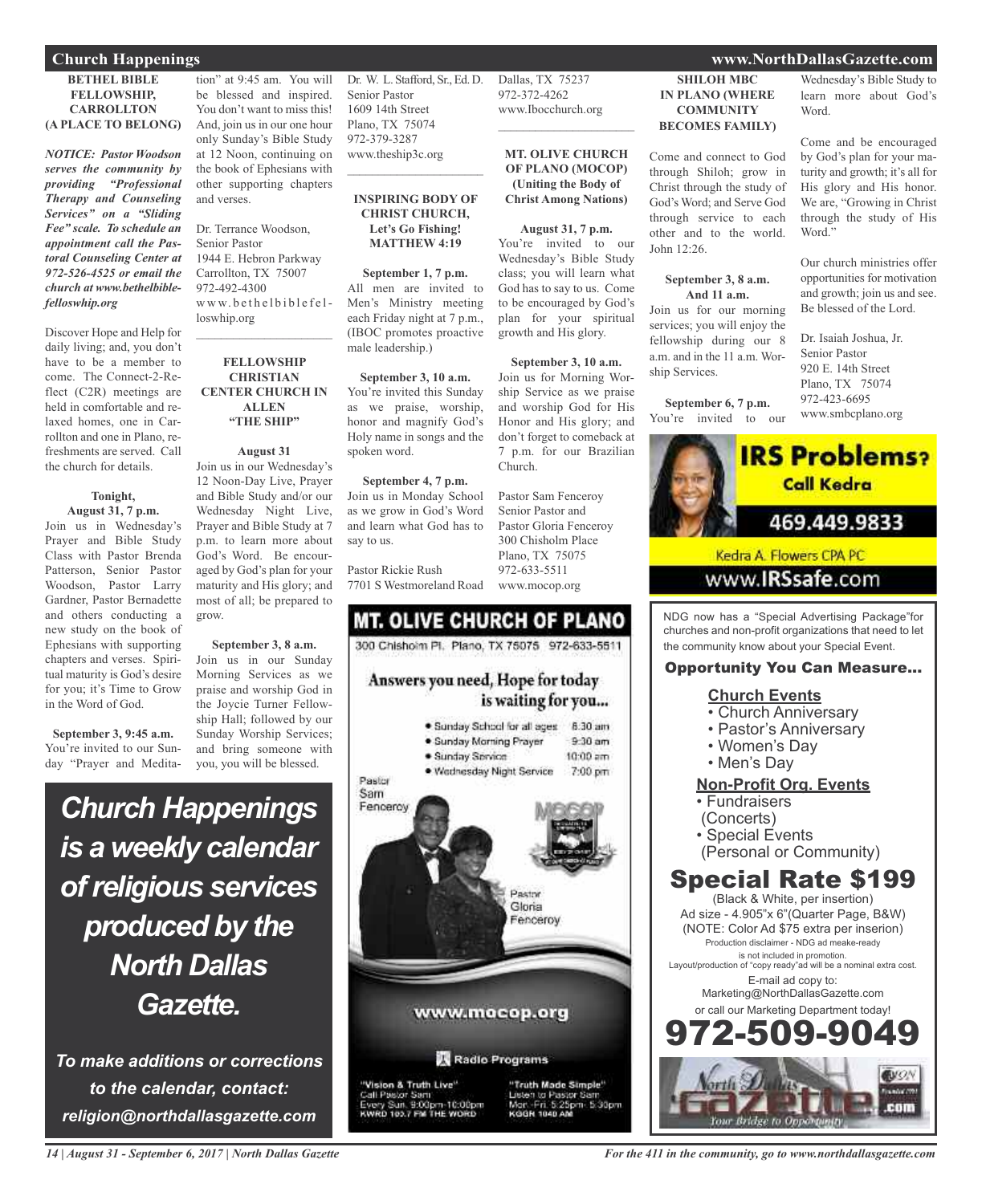all.

blood.



*Send email to: businessoffice@ northdallasgazette.com to sign up for Sister Tarpley's weekly electronic newsletter.*

Then Joab went to Geshur and brought Absalom back to Jerusalem. But the king said, "He must go to his own house; he must not see my face." So Absalom went to his own house and did not see the face of the king. 2 Samuel 14:23- 24.

Many people hate conflict to the point they will never confront a wrong. Taking this path will only

lead to later hardship. Such was the case for Absalom and his father King David. Amnon, also a son of David, raped his sister Tamar. When this happened, David was furious but he did not punish Amnon for his actions.

Absalom saw this as a terrible injustice for his sister. So, Absalom plotted to kill Amnon at the right time. He patiently waited for two years before he set up a situation to have him killed.

David was heartbroken over the death of Amnon and held Absalom responsible. At the same time.

David still desired to have a relationship with Absalom, but because he failed to address the situation with

led to more serious consequences in the family.

**Avoiding conflict**

Absalom was banished for three years because of David's anger towards him which allowed seeds of resentment to grown in his heart. Absalom then conspired to overthrow David's kingdom.

It is imperative to confront problems when they arise no matter how uncomfortable it might be.

We are called to speak the truth in love. "Instead, speaking the truth in love, we will in all things grow up into Him who is the Head, that is, Christ." Ephesians 4:15-16.

Failure to confront in

produ technik

Early Morning Bervice

200 W. Belasout Drive Allen, TX 25013

2000 a.m.

Page<br>Dr. Wa, 1945an, 9

Amnon when it happened, it love allows the enemy to sow greater seeds of conflict.

Is there someone in your life that you need to confront in love?

Make plans now to get with this person and work through the issues that divide you.

Ask God to let you feel His peace in your life today. God has promised peace, and you can experience God's perfect peace beyond all understanding in times of life that are just plan hard.

There is so much going on in this world, in our country, in our community; so many prayer requests and needs in my church

family; and needs in my own family.

Ask God to continue to touch us, have mercy upon us, guide us and protect us. Please help us to feel Your presence and experience Your peace in the midst of it

Thank God for being a loving and merciful God. In the name of Jesus Christ we should pray because He is The One who paid the price with His precious



Sunday School: 9:45 a.m. Mid-week: Wednesday at 7:00 p.m. Youth Church: Every 3rd, 4th, and 5th Sunday at 10:45 a.m. AWANA: Wednesday at 6:30 p.m. Contact Information: 972-423-6695 www.smbcplano.org

### **VA,** continued from Page <sup>8</sup>

devastation.

"Our nursing staff is the epitome of service before self," said VA North Texas Interim Director, Kendrick Brown. "Providing care and treatment to Veterans, no matter the locale, obstacles or conditions, is what our VA practitioners do best."

Relieving the Houston VA staff will have no effect on local North Texas Veteran care.

VA North Texas stands ready to assist displaced Veterans arriving to the Dallas-Fort Worth area by calling 1-800-849-3597. Veterans can also visit www.northtexas.va.gov as well as the

#### Facebook and Twitter feeds, @VANorthTexas, for service updates and information.

Those Veterans in need of immediate medical attention should call 9-1-1.

Those seeking prescription refills are encouraged to call 1-877-WAR-VETS for 24 hour assistance. In addition, VA has also activated the Pharmacy Disaster Relief Plan in response to Hurricane Harvey. Eligible veterans needing an emergency supply of medications will be able to go to any CVS or HEB pharmacy with a written prescription or active VA prescription bottle to receive a 14-day supply.



Hichardson, IX 75081

*For the 411 in the community, go to www.northdallasgazette.com*





DBFelowship Christian<br>BBCanter Church

1609 14th St., Plano, TX 75074 A Kinodam Building Church

Wednesday Night Live

200 W. Talmant Drive

Allen, TX 75013

972.379.3287

**Sunday Murning Worship** Sary Elementary<br>1550 Edebarus Duve

Alia, TX 73002

30.4.38